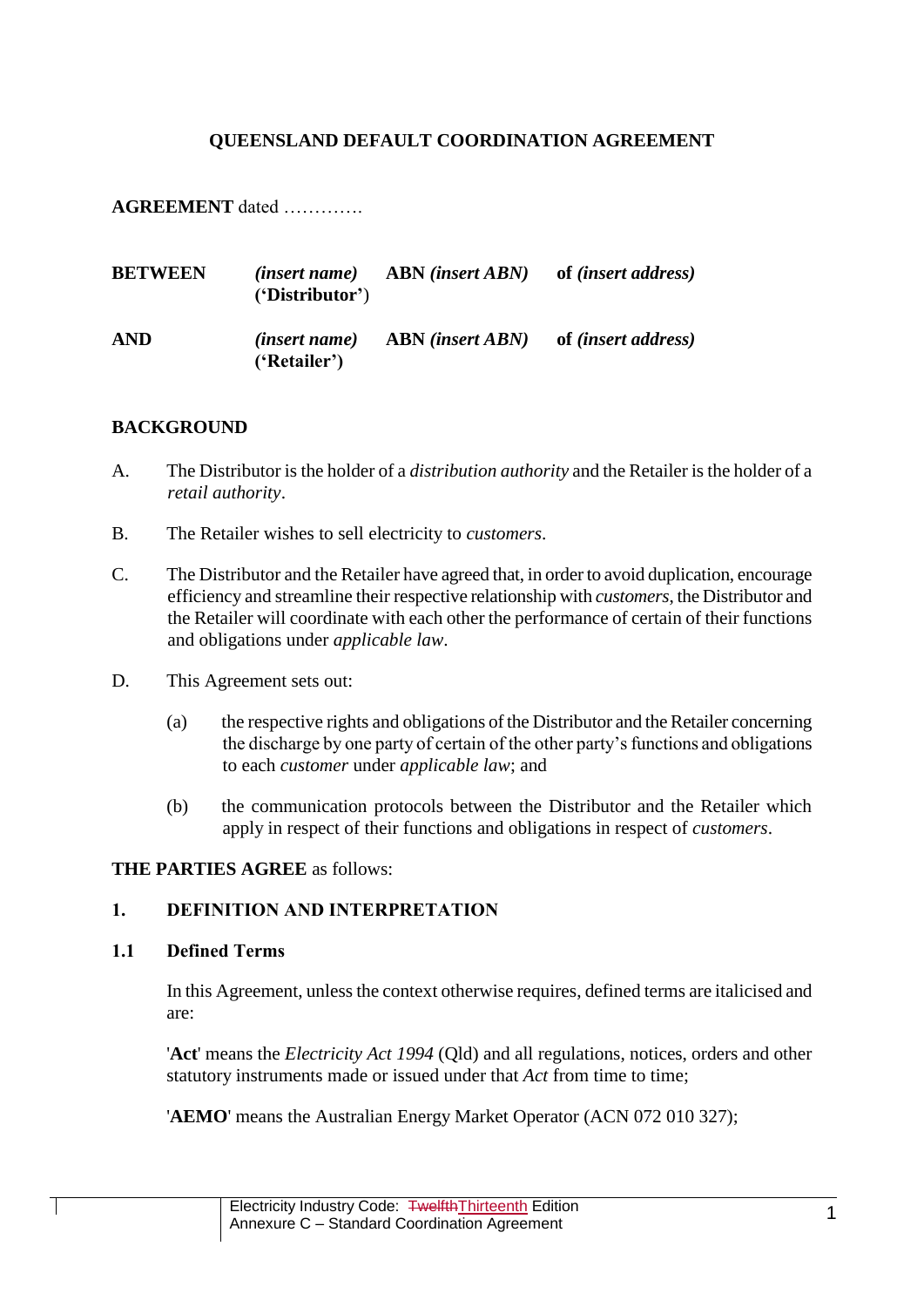'**applicable law**' means the *National Electricity Rules*, the *Act*, the *Electricity Regulation 2006* (Qld), the *Electrical Safety Act 2002* (Qld), the *Electrical Safety Regulation 2002* (Qld), the *Electricity Industry Code* and any other legislation, industry codes, authorities, or regulations with which the Distributor or the Retailer must comply in relation to:

- (a) the *customer's connection* to the *supply network*;
- (b) the maintenance of that *connection*;
- (c) the supply of electricity to a *customer* via a *connection point*; or
- (d) the sale of electricity by the Retailer to that *customer*;

'**B2B Procedures**' means the procedures under the *National Electricity Rules* or as otherwise agreed between the parties, prescribing the content of, the processes for, and the information to be provided to support communications between the Distributor and the Retailer relating to a *customer* or supply of electricity to a *customer*;

'**bank bill rate**' in respect of any day means:

- <span id="page-1-0"></span>(a) the Bank Bill Swap Reference Rate for 30 days on that day (or if not a *business day*, then the previous *business day*) published in the *Australian Financial Review*;
- (b) if the Bank Bill Swap Reference Rate referred to in paragraph  $(a)(a)$  is not available, the rate percent per annum agreed by the parties in good faith to be the appropriate rate having regard to comparable indices then available in the then current bill market, and in default of agreement within 14 days, the rate determined in accordance with the procedure in clause [1717;](#page-23-0)

'**billing period**' means a calendar month or as otherwise agreed by the parties;

'**business day**' means a day other than a Saturday or a Sunday or a Queensland wide public holiday (as appointed under the *Holidays Act 1983* (Qld));

'**CATS**' means Consumer Administration and Transfer Solution operated by *AEMO* and forming part of *MSATS*;

'**Claim**' means a claim, action, proceeding, loss, liability, cost or expense whether arising in contract, tort (including negligence), equity or otherwise in respect of an event occurring after the date of this Agreement;

'**commencement date**' means the date of this Agreement;

'**Confidential Information**' has the meaning given in clause [22.122.1;](#page-29-0)

'**connection point**' has the same meaning as in the *Act*;

'**connection contract**' has the same meaning as in the *Act*;

'**customer**' means a customer as defined in the *Act* and to whom this Agreement applies under clause [6;](#page-9-0)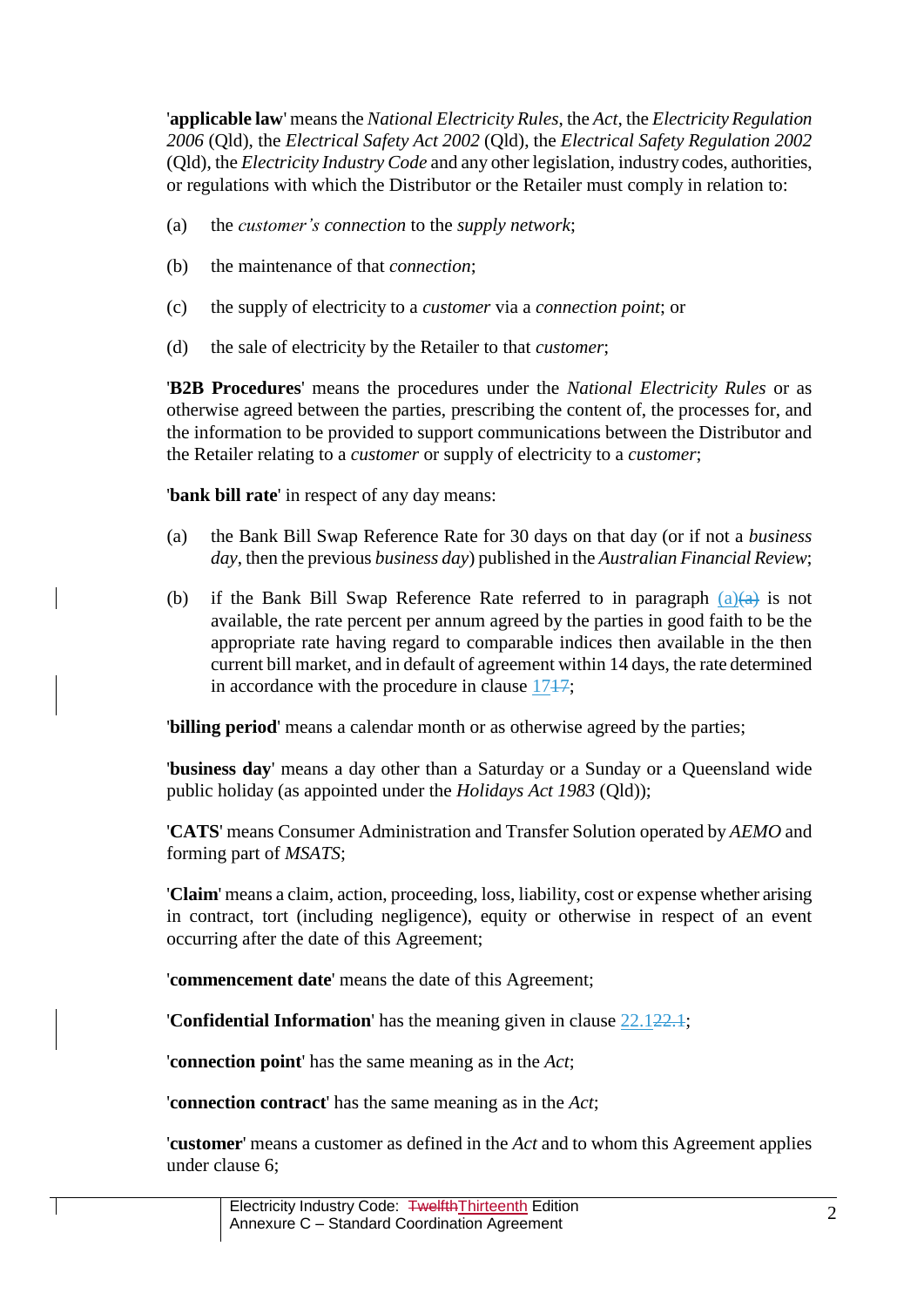'**customer connection services**' has the same meaning as in the *Act*;

'**default rate**' means, at any time, the *bank bill rate* plus 2 per cent per annum;

'**dispose**' means assign, transfer, lease, sub-lease, licence or otherwise dispose of any legal or equitable estate (either in whole or in part) whether by sale, lease, licence, declaration or creation of trust or otherwise;

'**distribution authority**' means the distribution authority issued to the Distributor under the *Act*;

'**distributor charges**' means the *GST* inclusive charges:

- (a) set out in the *price list* from time to time; or
- (b) that a Distributor may otherwise recover under *applicable law* or the relevant *connection contract*, in relation to a *customer* for the provision of *customer connection services*,

but excludes any amount payable by that *customer* to the Distributor on account of *augmentations* or *extensions*;

'**Economic Regulator**' means the Queensland Competition Authority established under the *Queensland Competition Authority Act 1997* (Qld) or the person or persons which succeed that authority in regulating *distributor charges*;

'**Electricity Industry Code**' means the Electricity Industry Code made under the *Act*;

'**emergency**' means an emergency due to the actual or imminent occurrence of an event which in any way endangers or threatens to endanger the safety or health of any person, or normal operation of the supply network or transmission grid, in the state of Queensland or which destroys or damages, or threatens to destroy or damage, any property in the state of Queensland;

'**force majeure event**' means, with respect to any party, any event or circumstances which are not within the reasonable control of that party;

'**GST**' has the meaning it has in the *A New Tax System (Goods and Services Tax) Act 1999 (Cwlth)*;

'**GST law**' has the meaning it has in the *A New Tax System (Goods and Services Tax) Act 1999 (Cwlth)*;

'**Guaranteed Service Levels**' or '**GSLs**' has the same meaning given to the term guaranteed service level in the *Electricity Industry Code*;

**'Independent Expert'** shall have the meaning in clause  $17.417.4(a)(a)$ ;

'**MSATS**' means the Market Settlements and Transfer Solution system operated by *AEMO*;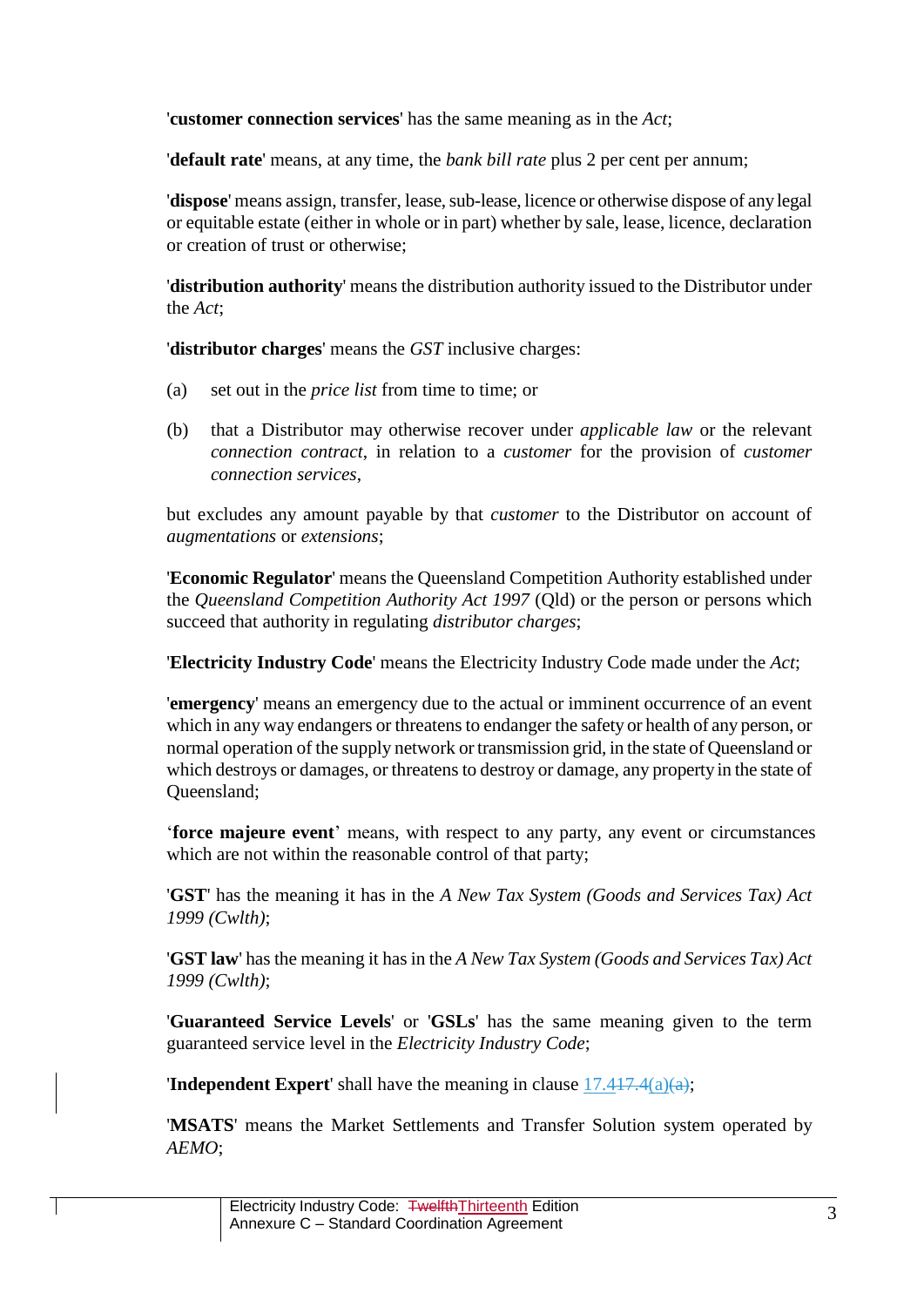'**NEM Representative**' means a related body corporate of the Retailer which is registered as a *market customer* with *AEMO* and which, directly or indirectly, on-sells electricity to the Retailer for sale to *customers*, as notified by the Retailer to the Distributor from time to time under clause [5.55.5.](#page-8-0)

'**NMI**' means National Metering Identifier assigned to a metering installation at a *customer*'s *premises*;

'**National Electricity Law**' has the meaning given under the *Electricity National Scheme (Queensland) Act 1997* (Qld);

'**National Electricity Rules**' means the rules made under the *National Electricity Law* applied as a law of Queensland;

**'Operational Procedures'** means the document as published from time to time by the Distributor detailing the operational parameters for processes and interactions which are to be adopted by the Distributor and the Retailer to give effect to the parties' obligations under the Agreement, *B2B Procedures* and *applicable law*.

'**premises**' means the address at which *customer connection services* are provided to a *customer*;

'**price list**' means the list approved by the *Economic Regulator* and published by the Distributor from time to time setting out the *distributor charges* and the relevant conditions attaching to the *distributor charges* applying from time to time;

'**Regulator**' has the same meaning as in the *Act*;

'**related body corporate**' has the same meaning as in the *Corporations Act 2001*  (Cwlth).

'**retail authority**' means the retail authority issued to the Retailer under the *Act*;

'**retail contract**' has the same meaning as in the *Act*;

'Service Order Request' means the Retailer's service request raised in accordance with:

- (a) the "B2B Procedures (Service Order Process)" as applicable to Queensland, or
- (b) an agreement between the parties in accordance with clause 7.2A.4(k) of the *National Electricity Rules*;

'**standard connection contract**' has the same meaning as in the *Act*;

'**statement of charges**' means a statement (which may be electronic) prepared by the Distributor for the Retailer under clause [7.17.1;](#page-9-1)

'**supply network**' means the *distribution network* operated by the Distributor under its *distribution authority*;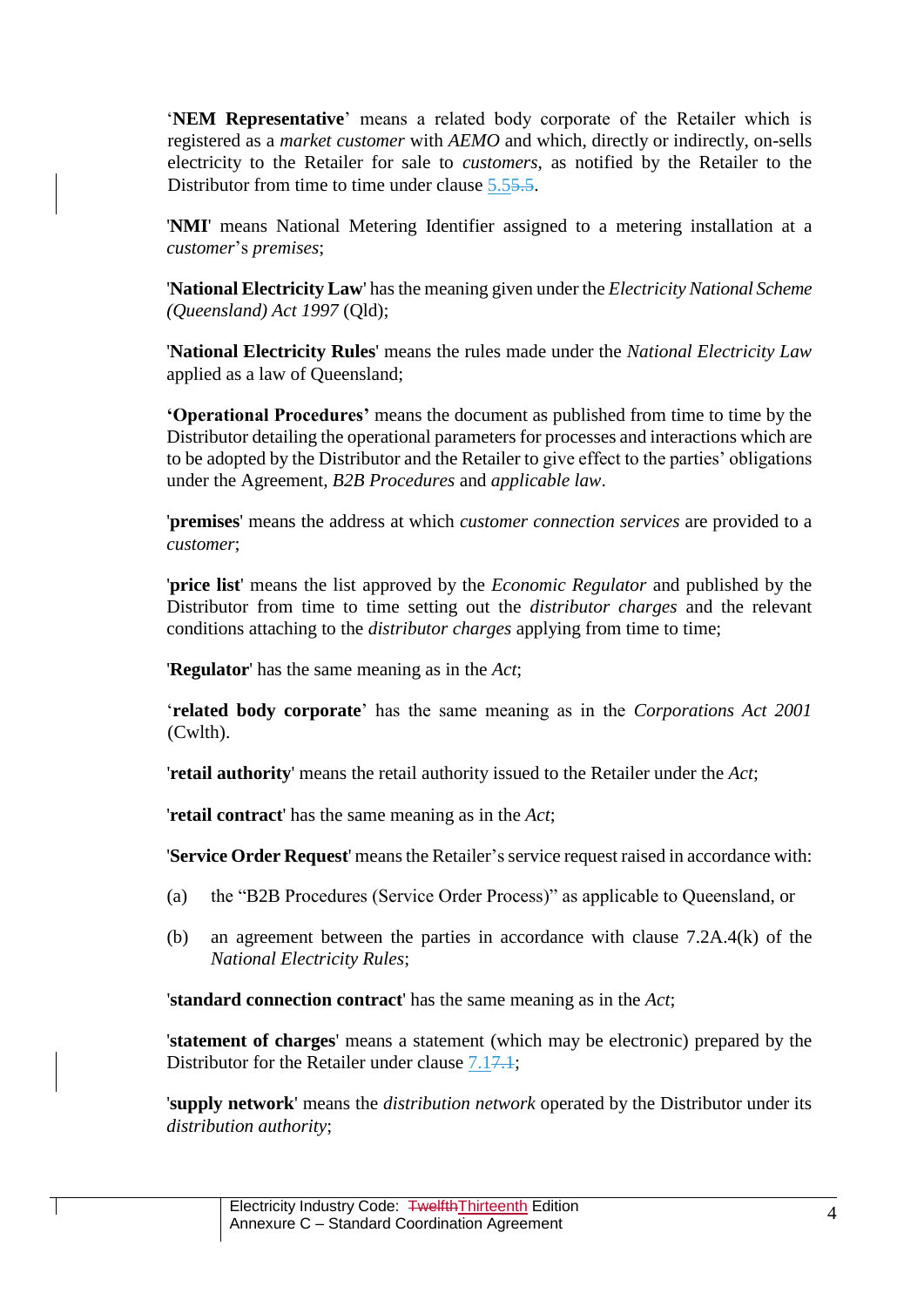'**Tax Invoice**' has the meaning given in section 195-1 of the *A New Tax System (Goods and Services Tax) Act 1999 (Cwlth)*;

'**Taxable Supply**' has the meaning given in section 195-1 of the *A New Tax System (Goods and Services Tax) Act 1999 (Cwlth)*.

# **1.2 National Electricity Rules Definitions**

In this Agreement, unless the context otherwise requires words appearing in italics (but not including words appearing in italics as Act titles) and not defined in claus[e 1.11.1](#page-0-0) of this Agreement have the meaning given to them in the *National Electricity Rules*.

# **1.3 Interpretation**

In this Agreement, unless the context otherwise requires:

- (a) a reference to any *applicable law* includes any consolidations, modifications (statutory or otherwise) or re-enactment of, or any regulatory provision substituted for, that *applicable law*;
- (b) a reference to any party to this Agreement includes that party's successors and permitted assignees;
- (c) words indicating the singular include the plural and vice versa and words importing one gender include all other genders;
- (d) other grammatical forms of words or phrase defined in this Agreement will have a corresponding meaning;
- (e) headings are for convenience only and do not affect the interpretation of this Agreement;
- (f) a reference to a person includes a firm, body corporate, unincorporated association or authority whether or not it comprises a separate legal entity;
- (g) a reference to a clause is a reference to a clause of this Agreement;
- (h) a reference to an agreement or document (including a reference to this Agreement) is to the agreement or document as amended, supplemented, novated or replaced, except to the extent prohibited by this Agreement or that other agreement or document, and includes the recitals and schedules and annexures to that agreement or document;
- (i) a reference to writing includes any method of representing or reproducing words, figures, drawings or symbols in a visible and tangible form but excludes a communication by electronic mail;
- (j) a reference to a party to this Agreement or another agreement or document includes the party's successors, permitted substitutes and permitted assigns (and, where applicable, the party's legal personal representatives);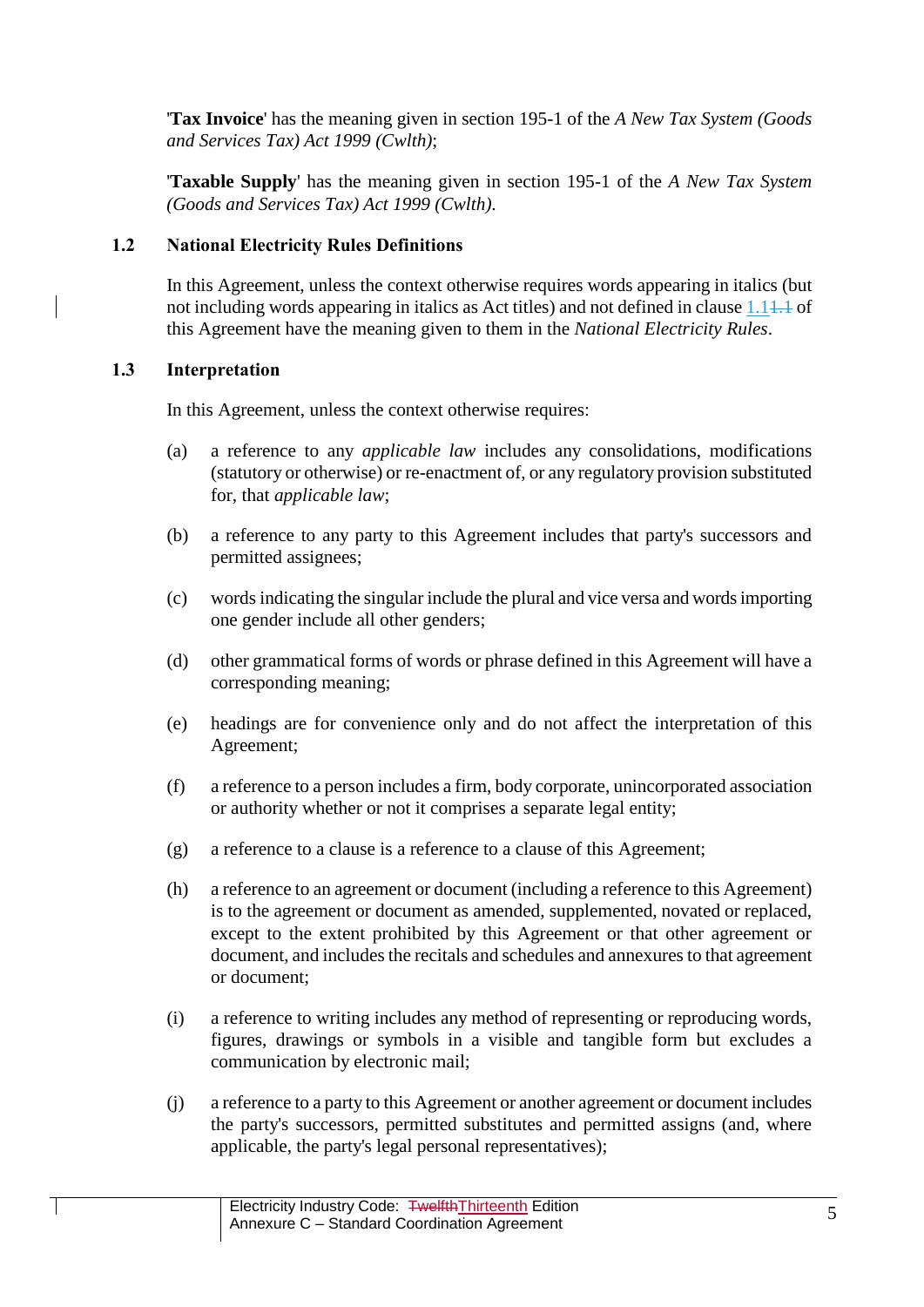- (k) a reference to legislation or to a provision of legislation includes a modification or re-enactment of it, a legislative provision substituted for it and a regulation or statutory instrument issued under it;
- (l) a reference to conduct includes an omission, statement or undertaking, whether or not in writing;
- (m) a reference to an *agreement* includes any undertaking, deed, agreement and legally enforceable arrangement, whether or not in writing, and a reference to a *document* includes an agreement (as so defined) in writing and any certificate, notice, instrument and document of any kind;
- (n) a reference to *dollars* and *\$* is to Australian currency;
- (o) mentioning anything after *includes*, *including*, *for example*, or similar expressions, does not limit what else might be included;
- (p) nothing in this Agreement is to be interpreted against a party solely on the ground that the party put forward this Agreement or a relevant part of it; and
- (q) a reference to time is a reference to Queensland time.

# **1.4 Consents or approval**

If the doing of any act, matter or thing under this Agreement is dependent on the consent or approval of a party or is within the discretion of a party, the consent or approval may be given or the discretion may be exercised conditionally or unconditionally or withheld by the party in its absolute discretion.

# **1.5 Inconsistency with applicable law**

In the event of any inconsistency between the provisions of this Agreement and the provisions of any *applicable law*, the provisions of that *applicable law* will prevail to the extent of that inconsistency.

# **2. CONSIDERATION AND TERM**

# **2.1 Consideration**

In consideration of each party agreeing to assist in discharging certain of the other party's functions and obligations to the *customer* under *applicable law* and to be bound by the limits on liability contained in this Agreement the parties agree to mutually perform the obligations set out in this Agreement.

# **2.2 Term**

This Agreement will commence on the *commencement date* and will continue until terminated in accordance with clause 1343.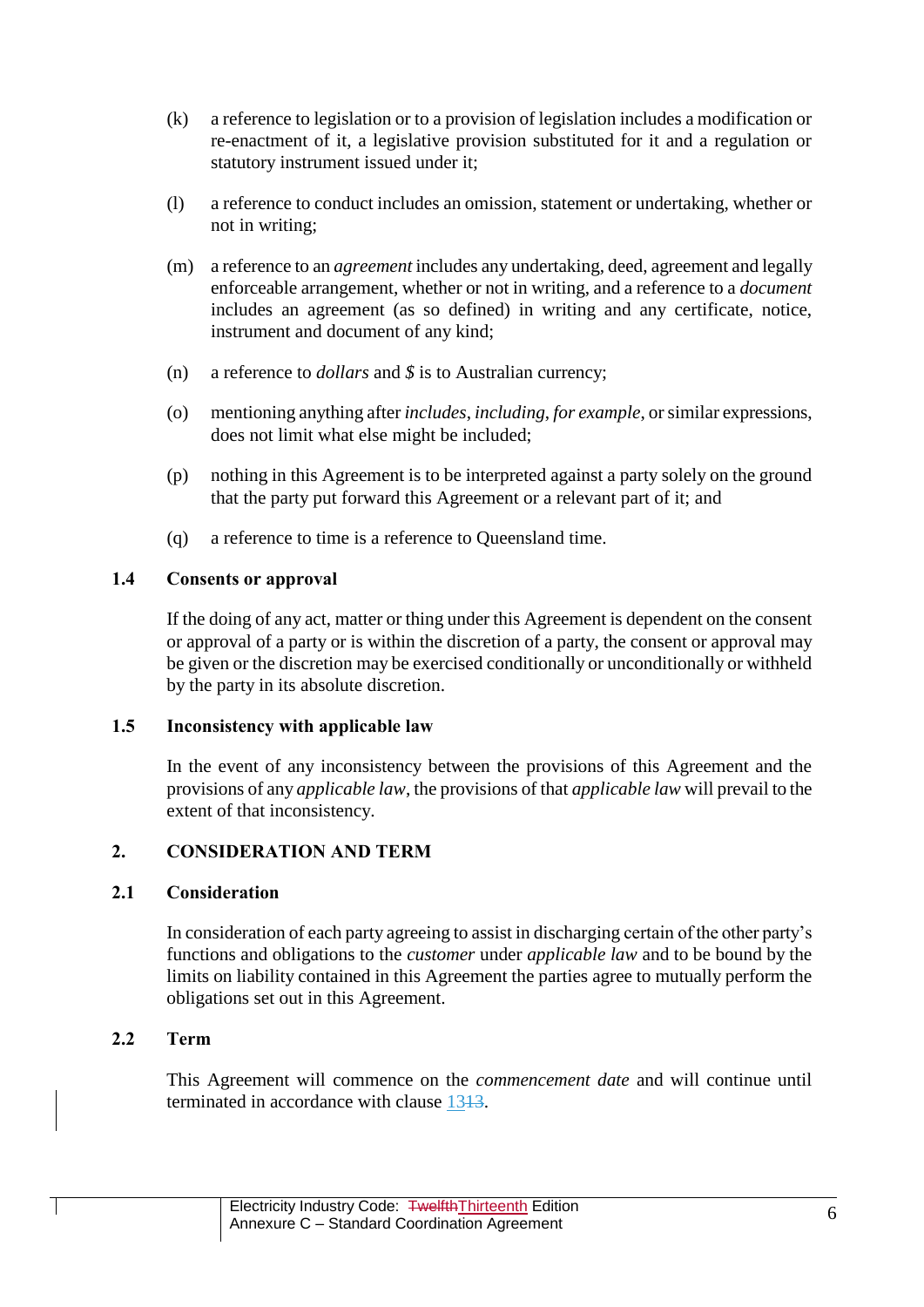# **3. OBLIGATIONS CONCERNING SERVICE ORDER REQUESTS**

## **3.1 Parties to Comply**

The parties must comply with any obligations under *applicable law* and the *B2B Procedures* related to the initiation and completion of *Service Order Requests*.

## <span id="page-6-1"></span>**3.2 Inaccuracies**

The Retailer will use reasonable endeavours to ensure that accurate information is provided by the Retailer to the Distributor for the purposes of the Distributor carrying out a *Service Order Request*.

# **3.3 Refusal to Sell or Connect**

Neither party will be liable to the other as a consequence of refusing to sell electricity to a *customer* or *connect* or reconnect a *customer's connection point* to the *supply network* if the preconditions it is entitled to impose under *applicable law,* the *customer's connection contract* or the *customer's retail contract*, have been communicated to the other party or the *customer* and those preconditions have not been satisfied.

# **3.4 Attempt to Carry Out a Service Order Request**

If the Distributor attempts to carry out a *Service Order Request* as requested by the Retailer, but through any act or omission of the *customer* is unable to complete the *Service Order Request*, the Distributor will still be entitled to charge the fee associated with the *Service Order Request*.

# **4. PROVISION OF INFORMATION TO CUSTOMERS**

If the Distributor or Retailer receives a request from a *customer* for documentation or information required to be provided by the other party under any *applicable law*, the party receiving the request must promptly:

- (a) refer the *customer* to the other party; or
- (b) notify the other party of the *customer's* request.

# **5. COMMUNICATIONS REGARDING CUSTOMERS AND SYSTEMS DATA**

# <span id="page-6-0"></span>**5.1 Answering Fault Calls**

- (a) Subject to clauses [5.15.1\(](#page-6-0)c), (e) and (f), if a *customer* contacts the Retailer by telephone about a fault or an unplanned interruption in the Distributor's *supply network*, the Retailer must:
	- (i) transfer the *customer* to the Distributor's fault telephone number if communication systems are technically capable of identifying the area from which the telephone call was made by the *customer* upon transfer of the call; or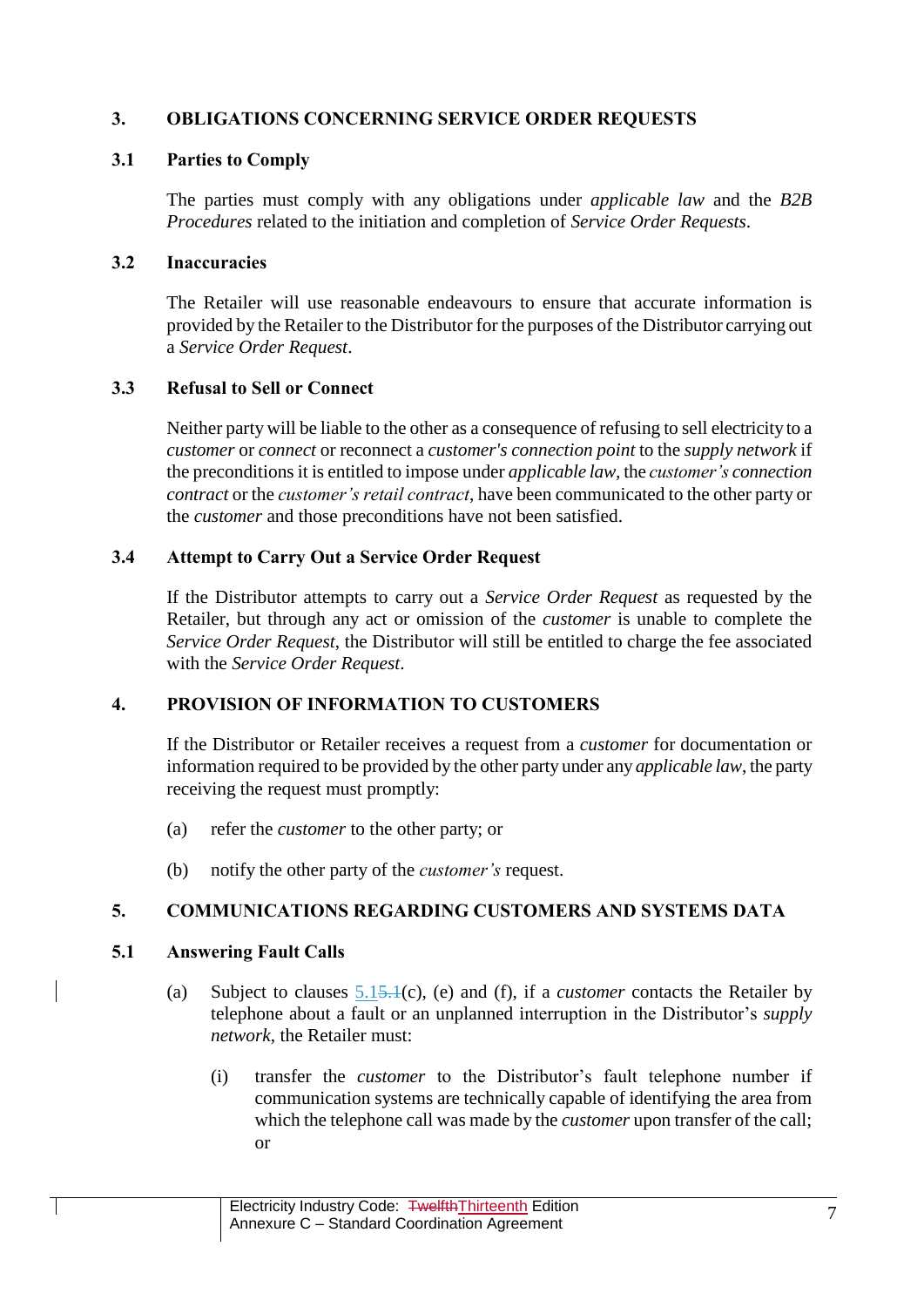- (ii) if [5.15.1\(](#page-6-0)a)(i) does not apply, refer the *customer* to the Distributor's fault telephone number.
- (b) The Retailer must not handle, deal with or advise on a *customer's* enquiry regarding a fault other than to the extent that it is permitted to provide information to the *customer* in the circumstances described in clause [5.15.1\(](#page-6-0)c).
- (c) If the Retailer:
	- (i) is informed by the *customer* that the *customer* has been unable to contact the Distributor through the Distributor's fault telephone number; or
	- (ii) believes on reasonable grounds that the Distributor's fault telephone number is not properly functioning,

then the Retailer may provide the *customer* with the information regarding the fault that has been made available to the Retailer by the Distributor in accordance with clause [5.25.2.](#page-7-0) The Retailer must not provide any other information regarding the fault to the *customer*.

In circumstances where the Retailer provides information to the *customer* in accordance with clause  $5.15 \div 1(c)(e)$ , the Retailer must request the customer to contact the Distributor regarding the fault or unplanned interruption, to facilitate its timely resolution.

- (d) The Distributor will provide to the Retailer a contact telephone number which the Retailer must publish on its *customers'* accounts as the fault telephone number.
- (e) The Distributor will provide to the Retailer a contact telephone number for *emergencies* which the Retailer must publish on its *customers'* accounts as the emergency number. If the fault identified by the *customer*relates to an *emergency*, the Retailer must transfer the *customer* to the telephone number provided by the Distributor to the Retailer for *emergencies*.
- (f) Nothing contained in this clause affects the particular arrangements between the Distributor, the Retailer and any *customer* regarding notification of and dealing with faults and interruptions and in particular, the Retailer must not submit a Service Order Request in relation to faults and *emergencies*.

# <span id="page-7-0"></span>**5.2 Information Concerning Faults and Unplanned Interruptions**

- (a) The Distributor must make available to the Retailer information regarding faults or unplanned interruptions which the Distributor is required to provide to a *customer* under the *standard connection contract* within the same time period as the information is required to be provided by the Distributor to the *customer* under *standard connection contract*.
- (b) Any information described in clause  $5.25 \cdot 2(a)$  is not required to distinguish between faults affecting a *customer* and faults affecting customers of other retailers.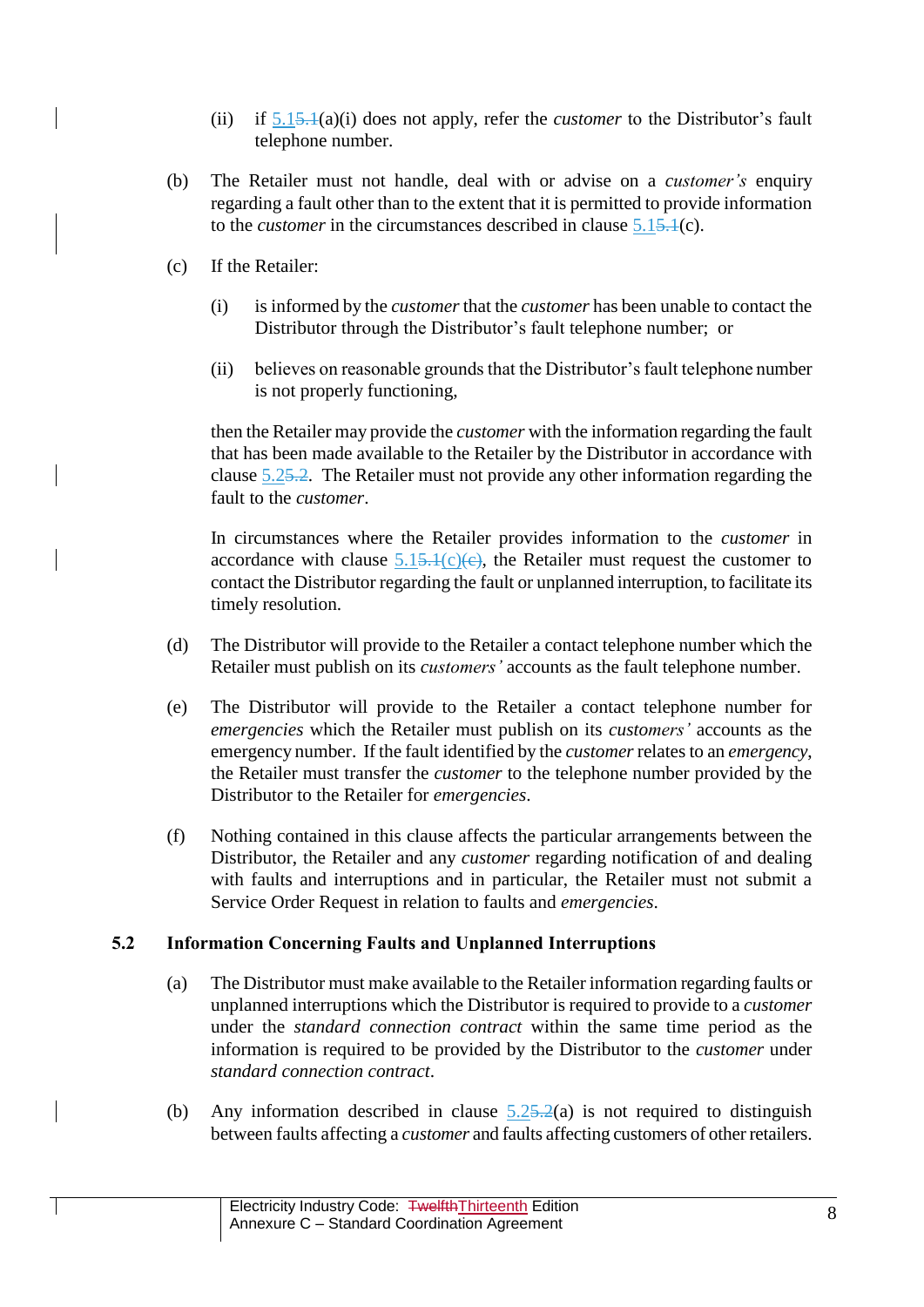## <span id="page-8-1"></span>**5.3 Information for Planned Interruptions**

- (a) The notification which the Distributor sends out to *customers* notifying them of any planned interruptions must bear the Distributor's contact details and should state that any enquiries regarding planned interruptions should be directed to the Distributor.
- (b) The Distributor must make available to the Retailer information which the Distributor is required to provide to the *customer* under *applicable law* in respect of planned interruptions within the same time period as the information is to be provided by the Distributor to the *customer* under *applicable law*.
- (c) If a *customer* contacts the Retailer about a planned interruption requested or proposed by a Distributor, the Retailer must:
	- (i) subject to paragraph (ii), refer the *customer* to the Distributor; or
	- (ii) where the *customer* informs the Retailer that it declines to contact or (where appropriate) be transferred to the Distributor, deal with the *customer* itself.
- (d) Any information made available to the Retailer in accordance with clause  $5.35.3(b)$ in respect of planned interruptions:
	- (i) must include information regarding the area in which the planned interruption is to occur; and
	- (ii) is not required to distinguish between planned interruptions affecting a *customer* and planned interruptions affecting customers of other retailers.

### **5.4 Other information**

- (a) If a *customer* contacts the Retailer about an issue relating to the *supply network* or the *customer connection services*, the Retailer must refer the *customer* to the Distributor.
- (b) If a *customer* of the Retailer contacts the Distributor about an issue relating to the sale of electricity, the Distributor must refer the *customer* to the Retailer.

# <span id="page-8-0"></span>**5.5 NEM Representative**

If the Retailer is not a *market customer*, it must notify the Distributor of its *NEM Representative*. The Retailer must notify the Distributor of any change in the identity of its *NEM Representative* as soon as practicable after the change.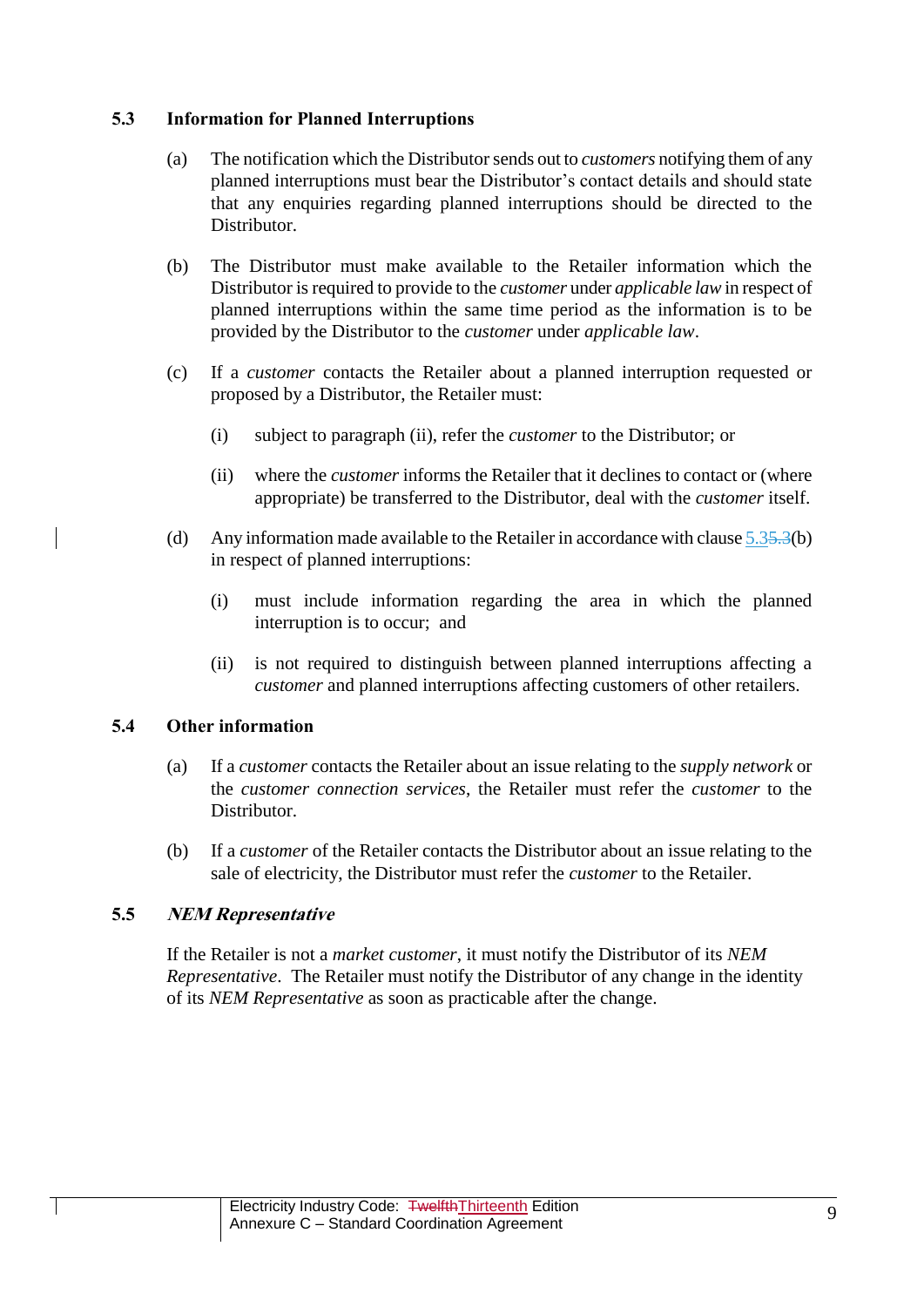# <span id="page-9-0"></span>**6. ADDITIONS AND DELETIONS OF CUSTOMERS**

## **6.1 Commence to apply**

This Agreement will commence to apply in relation to a *customer* for a *connection point* as follows:

- (a) where that *customer* does not have a *retail contract* with the Retailer as at the *commencement date*, on the earlier of:
	- (i) the date on which that *customer* makes an application or request to the Retailer for *connection*;
	- (ii) the commencement of that *customer's retail contract* with the Retailer for that *connection point*; and
	- (iii) the date on which the Distributor is notified through *CATS* that the Retailer is *financially responsible* for that customer's *connection point*;
- (b) where that *customer* does have a *retail contract* with the Retailer as at the date of this Agreement, on the date of this Agreement.

## <span id="page-9-3"></span>**6.2 Cease to apply**

This Agreement will cease to apply in relation to a particular *customer* for a *connection point* on the earlier of the date on which:

- (a) the *customer's retail contract* with the Retailer for that *connection point* ends and is not replaced with another *retail contract*;
- (b) the Distributor is notified through CATS that the Retailer or its *NEM Representative* ceases to be *financially responsible* for that *customer's connection point*; and
- (c) the *connection contract* between the Distributor and *customer* ends and is not replaced with another *connection contract*.

# <span id="page-9-2"></span>**7. BILLING**

### <span id="page-9-1"></span>**7.1 Billing notice**

Unless otherwise agreed between the parties, the Distributor shall issue to the Retailer a *statement of charges* by no later than the 10th *business day* of each *billing period* in respect of the previous *billing period*. The *statement of charges* will contain:

- (a) the *distributor charges* for the *customer connection services*:
	- (i) provided to the Retailer's *customers* under their *connection contracts* with the Distributor;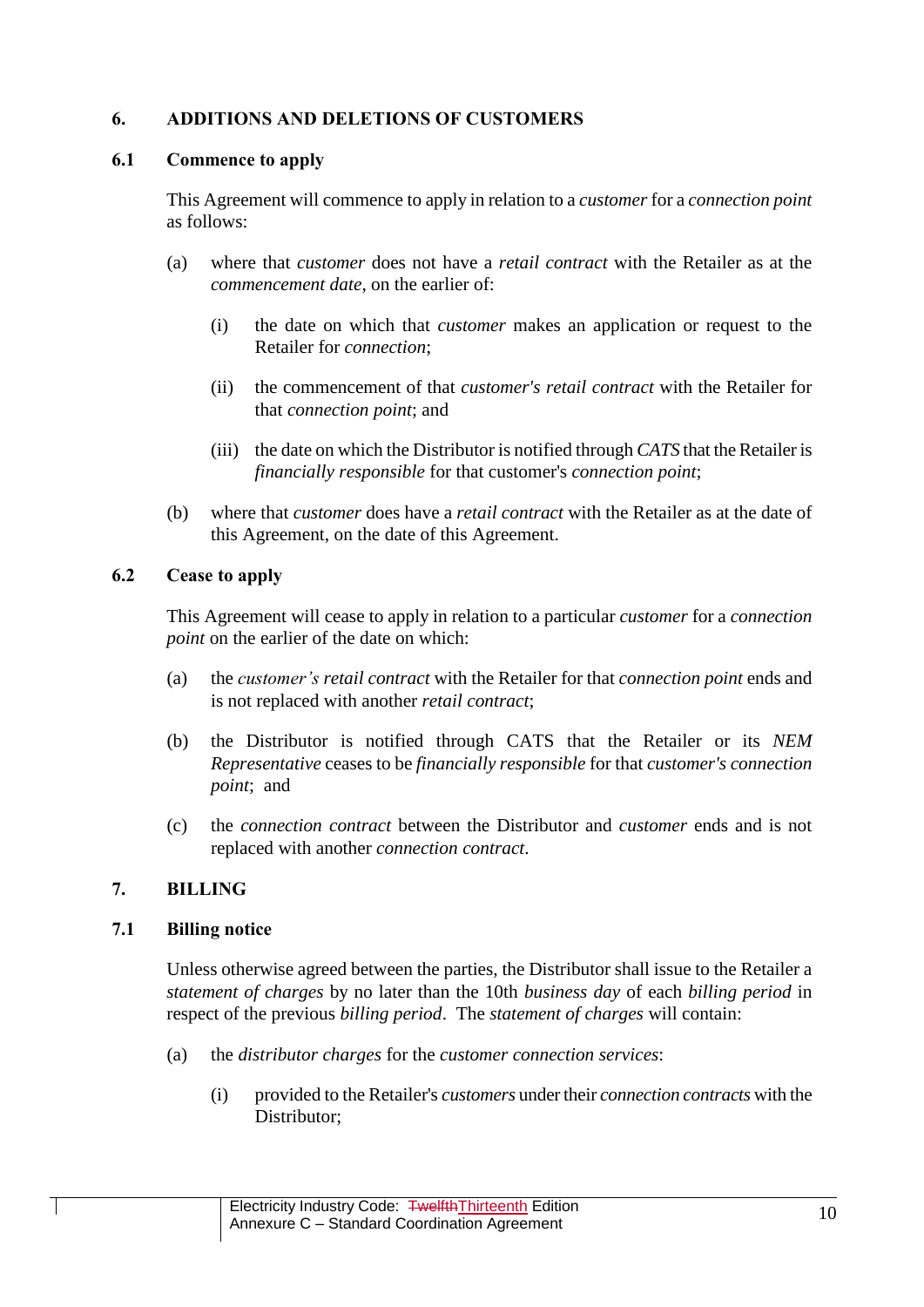- (ii) arranged as a consequence of the *customer* contacting the Retailer to request *customer connection services*from the Distributor and the Retailer notifying the Distributor of the *customer's* request; and
- (iii) that the *customer* has requested and for which the *customer* has agreed, either impliedly by operation of law or explicitly, to pay;
- (b) any interest or other charges that the Distributor may recover from the Retailer under this Agreement or from the *customer* under *applicable law* or the relevant *connection contract*; and
- (c) the information required by *applicable law*, the *standard connection contract* and such other information agreed between the parties.

# **7.2 Metering data**

Where the *distributor charges* are to be determined by reference to *metering data* or other metering information, the Distributor shall use:

- (a) *metering data* or other metering information; or
- (b) if *metering data* or other metering information is not available, an estimating system established in accordance with the *applicable law*,

in respect of each *customer's connection point* for the *billing period*.

# **7.3 Contents of statement of charges**

Subject to the *applicable law* and the availability of data, a *statement of charges*issued by the Distributor to the Retailer shall be a single invoice for the *billing period* stating the amounts payable by the Retailer and may:

- (a) be in respect of all or some of the Retailer's *customers*;
- (b) be for one or more *customer connection services*;
- (c) include an amount based on any transmission connection or use of system charges incurred in accordance with *applicable law* and other amount charged to the *customer* by the Distributor in accordance with *applicable law* or the relevant *connection contract*;
- (d) be in respect of the whole or part of one or more *billing period*s depending upon when the *customer* first started to buy electricity from the Retailer; and
- (e) be in respect of a claim that has previously been made, to reflect revised information, substituted data, or other adjustments.

# **7.4 Applicable prices**

The Distributor must provide to the Retailer and publish in the public domain, its *price list* applying at the *commencement date* and thereafter whenever it is changed. The Distributor shall provide the Retailer with notice: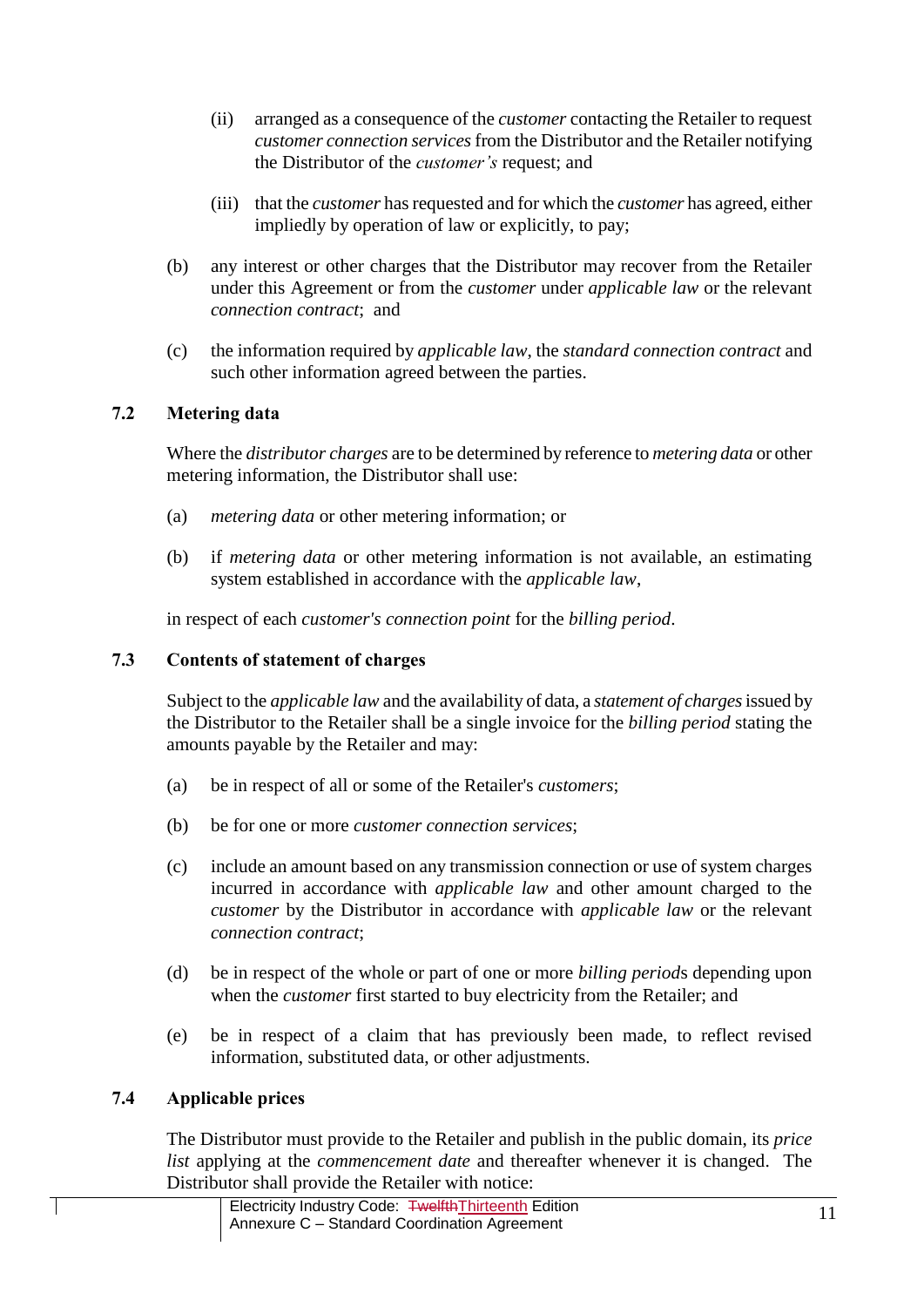- (a) of any proposed structural changes to the *price list*, at the time an application for structural change is made to the *Economic Regulator*; and
- (b) of any other changes to the *price list*; which notice must be reasonable taking into account the nature and scope of those changes.

In any event, the Distributor shall provide the Retailer with notice no later than two days after approval of the changes by the *Economic Regulator*.

# **7.5 Network Tariff Codes**

The Retailer may apply to the Distributor for a change to the network tariff code assigned to a *NMI* for which the Retailer is *financially responsible*. If the Distributor, acting reasonably, agrees that the network tariff code proposed by the Retailer is applicable to the *NMI*, the Distributor will make the necessary change in accordance with *CATS* Procedures within *MSATS*. The Distributor will provide the Retailer with a reason for any rejection of an application to change the network tariff code applicable to a *NMI*.

Subject to clause [7.67.6,](#page-11-0) a Retailer may not make another request to change the network tariff code assigned to a *NMI* until a period of 12 months has elapsed from the previous request.

### <span id="page-11-0"></span>**7.6 Information from customers**

- (a) A party must notify the other party as soon as possible if it:
	- (i) receives a request from a *customer* to transfer from one network or retail tariff code to another; or
	- (ii) is informed by a *customer* of a change in use of the *premises* or pattern of usage at the *premises*,

which may result in the *customer* no longer satisfying the conditions relating to the current network or retail tariff code applying to that *customer* or which may result in a change to any metering equipment installed at the *premises*.

(b) The Distributor must inform the Retailer within 5 business days of issuing or receiving such notice, of action taken in relation to the notice including whether or not it has transferred the customer's network tariff code to another network tariff code.

### **7.7 Provide all information**

The Distributor must provide to the Retailer all necessary billing information and data that the Retailer reasonably requests, to comply with its obligations under *applicable law*, relating to:

- (a) the issuing of bills;
- (b) the contents of bills;
- Electricity Industry Code: TwelfthThirteenth Edition Electricity industry Code:  $\frac{4 \text{W} \cdot \text{W}}{1 \text{W}}$  and Equition<br>Annexure C – Standard Coordination Agreement (c) the provision of billing data to *customers*.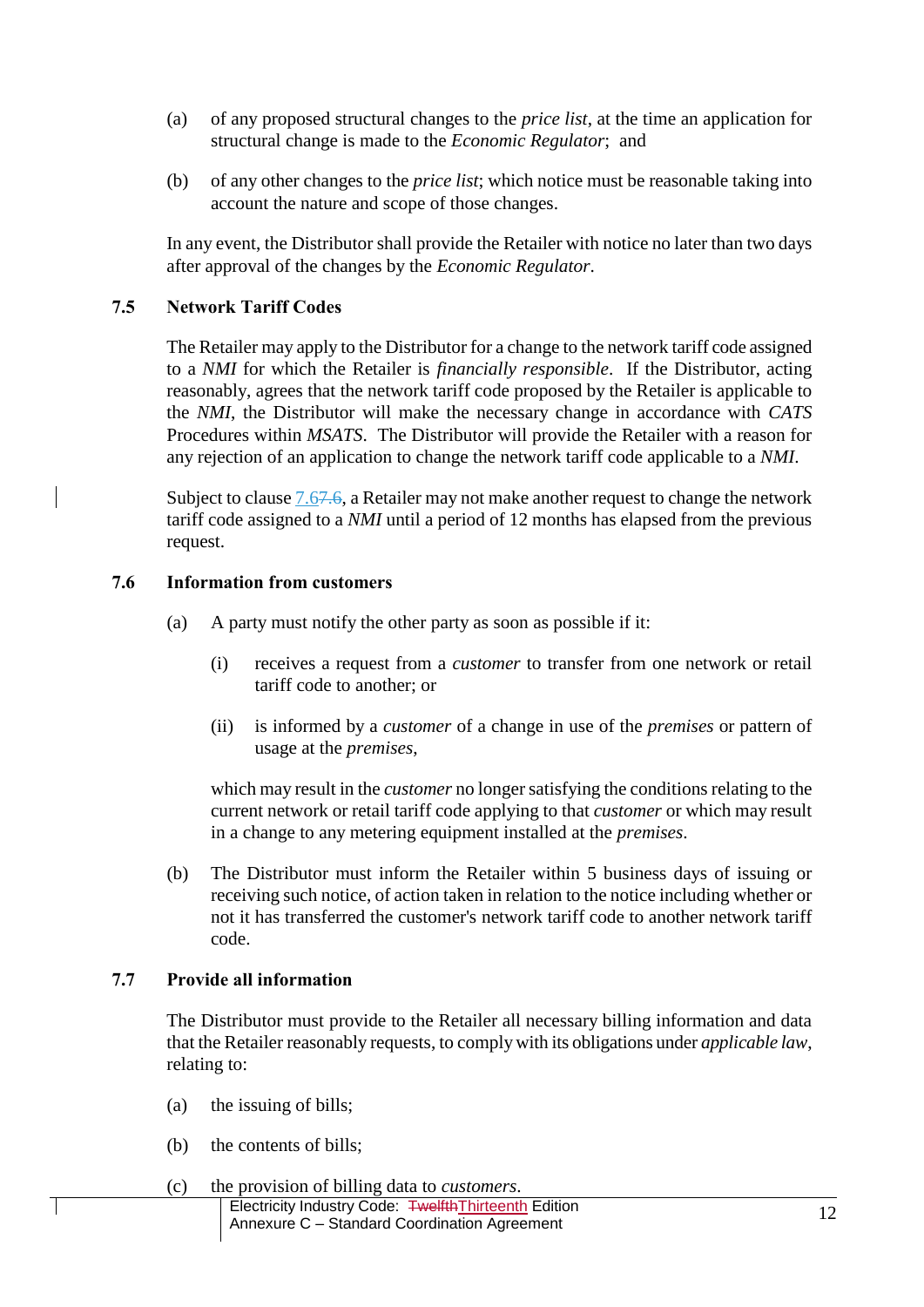# **7.8 Sufficient information**

Each *statement of charges*issued by the Distributor to the Retailer must contain sufficient information so as to enable the Retailer to either:

- (a) include that information in the Retailer's next bill to a particular *customer*; or
- (b) reconcile the *statement of charges* with the amounts included in a Retailer's bill to a particular *customer*.

## <span id="page-12-0"></span>**8. PAYMENT**

### <span id="page-12-2"></span>**8.1 Pay statement of charges**

Subject to clause [8.58.5,](#page-13-0) and unless otherwise agreed between the parties, the Retailer must pay the Distributor the amount set out in the Distributor's *statement of charges* by 5:00pm on the later of:

- (a) the 10th *business day* after the receipt by the Retailer of a *statement of charges* issued under clause [7.17.1;](#page-9-1) or
- (b) subject to receipt of a *statement of charges* issued under clause [7.17.1,](#page-9-1) the 15th *business day* after the end of the *billing period* to which that *statement of charges* relates.

### **8.2 No set-off**

Subject to clauses [8.58.5,](#page-13-0) [10.310.3,](#page-16-0) [10.410.4](#page-16-1) and [10.510.5,](#page-16-2) the Retailer must make payments under this clause [8](#page-12-0) without set-off or counterclaim. All payments due by the Retailer to the Distributor under this Agreement must be made in cleared funds to a bank account nominated in writing by the Distributor to the Retailer from time to time.

### <span id="page-12-1"></span>**8.3 Interest for late payment**

Subject to claus[e 8.5\(f\),](#page-14-0) if the Retailer fails to pay an amount owing under this Agreement when due, the Distributor may charge the Retailer interest on that amount. Interest will:

- (a) accrue daily at the *default rate* for each day from the day on which the amount became due and payable until it is paid;
- (b) be calculated on actual days elapsed and a 365 day year; and
- (c) be included on the next *statement of charges* from the Distributor to the Retailer and payable on the due date of that *statement of charges*.

# **8.4 Obligations unaffected**

The Retailer's obligation to pay an outstanding amount on the date it becomes due is not affected by clause [8.38.3.](#page-12-1)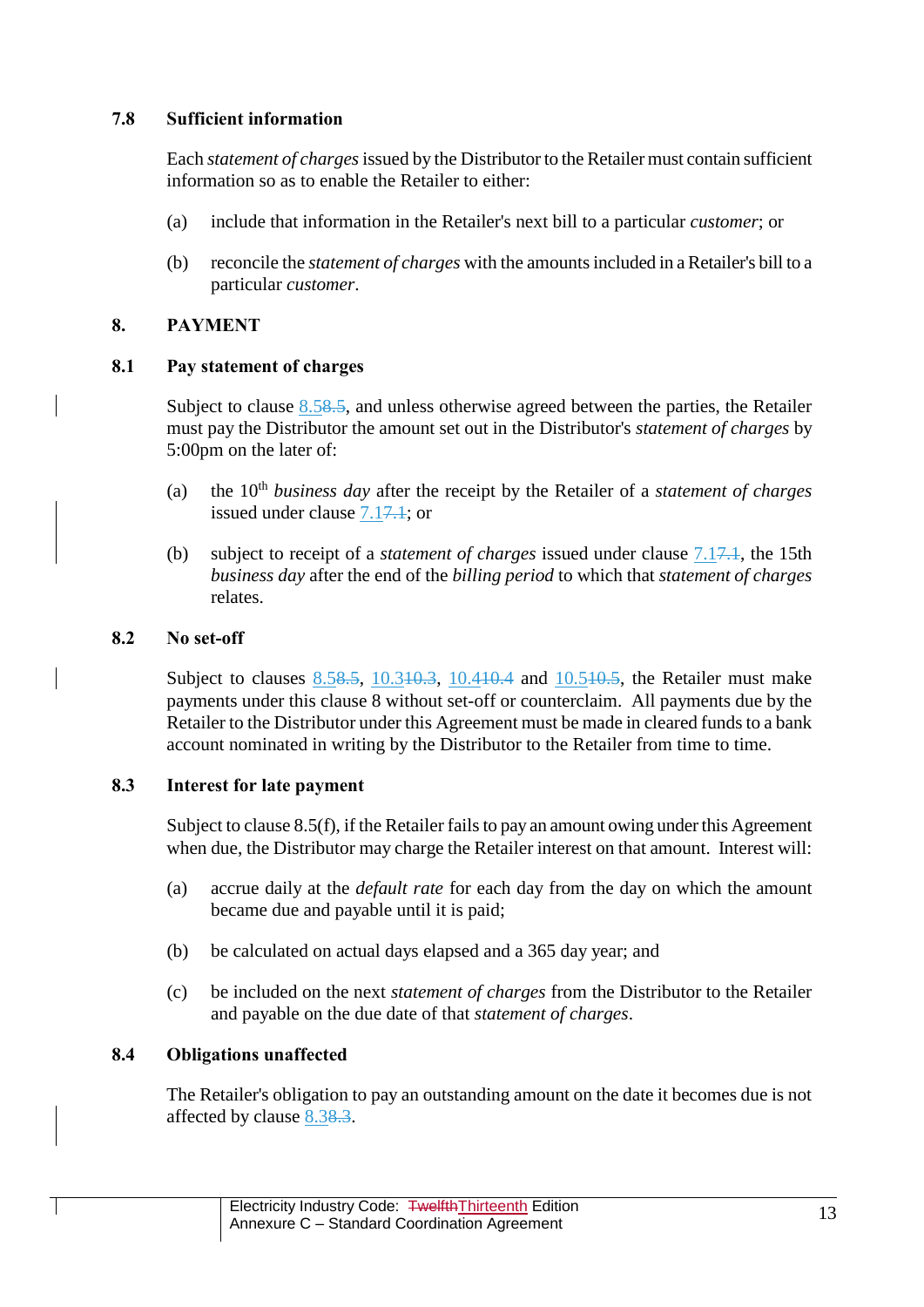# <span id="page-13-0"></span>**8.5 Billing disputes**

Unless protocols for the management of network billing disputes are otherwise provided for through a business to business network billing process specification agreed between the parties, the following shall apply:

- (a) If the Retailer disputes it obligations under this Agreement to pay all or part of a *statement of charges*(the '*disputed amount*') and intends to withhold all or some of the *disputed amount*, the Retailer must notify the Distributor before the due date for payment of a *statement of charges* under claus[e 8.18.1](#page-12-2) that it disputes its obligation under this Agreement to pay the *disputed amount*.
- (b) If the Retailer notifies the Distributor of a *disputed amount* in accordance with clause  $8.58.5(a)(a)$ :
	- (i) the Retailer is not required to pay the *disputed amount* by the date due for payment of that *statement of charges*; but
	- (ii) the Retailer, unless another reasonable amount is agreed by the parties, is required to pay the greater of:
		- (A) the balance of the amount due under that *statement of charges* (after deduction of the *disputed amount*); and
		- (B) the lesser of, 80% of the amount of the previous undisputed *statement of charges* from the Distributor, and the full amount of the *statement of charges*,

by the date due for payment of that *statement of charges*; and

- (iii) the parties will submit that dispute for resolution in accordance with clause [1717.](#page-23-0)
- (c) The payment of all or part of an amount set out in a *statement of charges* will not preclude the Retailer from subsequently challenging its liability to pay that amount. If the Retailer disputes an amount paid by it in accordance with a *statement of charges*, the parties will submit that dispute for resolution in accordance with clause 1747.
- (d) If as a result of the dispute resolution process under clause  $1747$  it is determined that the amount of that *statement of charges* should have been:
	- (i) less than the amount already paid by the Retailer on account of that *statement of charges*, the Distributor must pay to the Retailer the difference between the amount already paid and the amount determined as being properly due together with, subject to clause  $8.58.5(f)(f)$ , interest on the difference at the *default rate* for each day after the date the amount was paid by the Retailer, up to and including the date the difference is paid; or
	- (ii) more than the amount already paid but less than the amount of the *statement of charges*, the Retailer must pay to the Distributor the difference between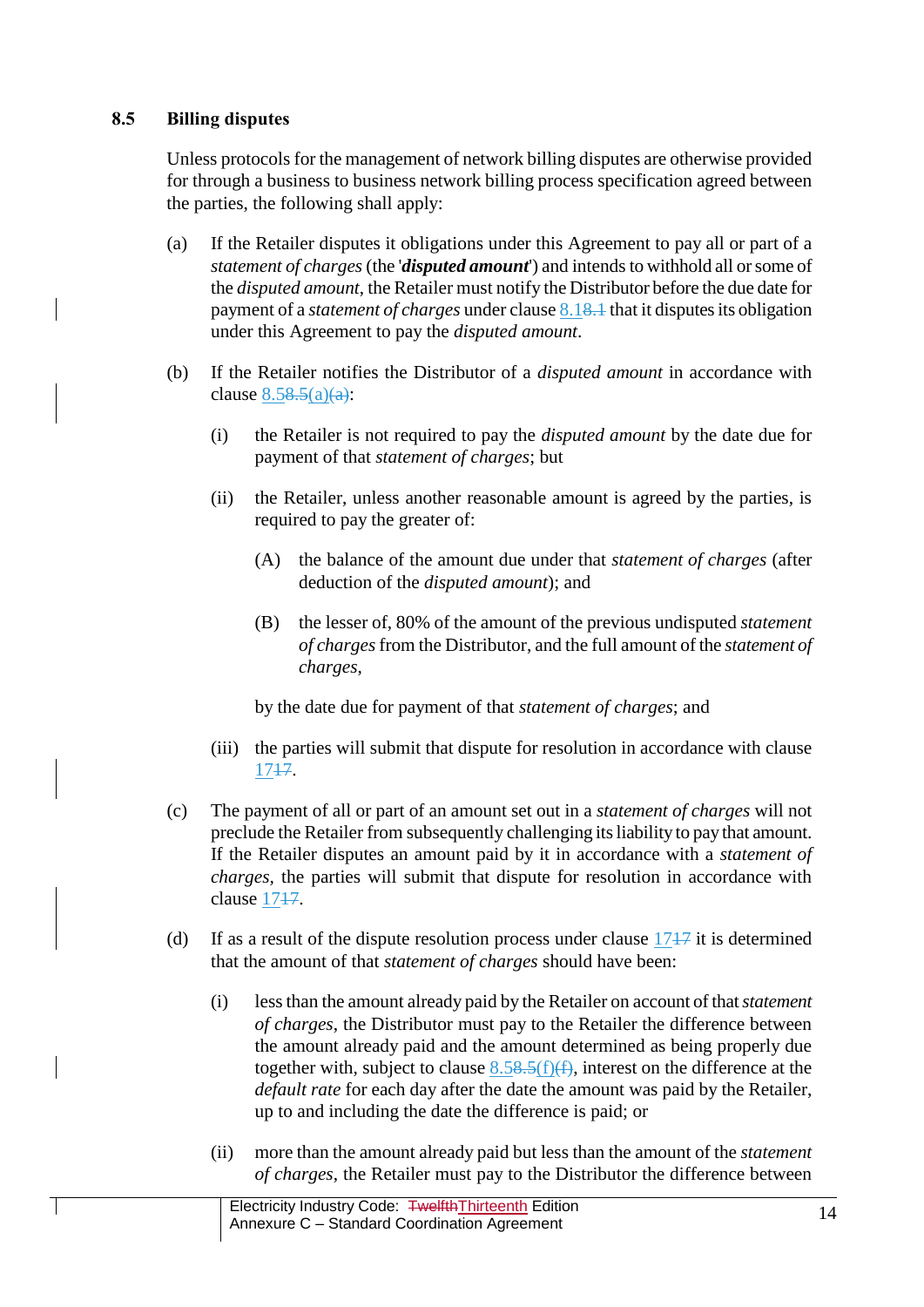the amount already paid and the amount determined as being properly due together with interest, subject to clause  $8.58.5(f)(f)$ , on the difference at the *default rate* for each day after the date that *statement of charges* was due to be paid, up to and including the date the difference is paid; or

- (iii) equal to or more than the amount of that *statement of charges*, the Retailer must pay to the Distributor:
	- (A) the difference between the amount already paid and the amount determined as being properly due; and
	- (B) subject to clause  $8.58.5(f)(f)$ , interest on the amount of the difference between the amount already paid and the *statement of charges* at the *default rate* for each day after the date that *statement of charges* was due to be paid, up to and including the date the difference is paid.

An amount payable under this clause [8.58.5\(d\)\(d\)](#page-13-0) will fall due 5 *business days* after the determination of the *dispute*.

- (e) A notice given by the Retailer under clause  $8.58.5(a)(a)$  must contain sufficient information and supporting detail to enable the Distributor to determine the nature of the Retailer's *dispute* concerning that *statement of charges*.
- <span id="page-14-0"></span>(f) For the avoidance of doubt, the parties acknowledge that no interest on amounts in *dispute* under this clause [8.58.5,](#page-13-0) either at the *default rate* or the *bank bill rate*, will be owed or payable where that amount is genuinely in *dispute*.
- (g) The parties further acknowledge that an *Independent Expert*, appointed and acting pursuant to clause [1717,](#page-23-0) may determine whether an amount is genuinely in dispute, for the purposes of clause  $8.58.5(f)(f)$ .

### **8.6 Obligation to Pay**

Subject to clause [10.510.5,](#page-16-2) the obligation of the Retailer to pay the *statement of charges* issued by the Distributor in accordance with this clause [8,](#page-12-0) will not be affected by any failure of a *customer* to pay the *charges* payable by that *customer* to the Retailer.

### **8.7 Clauses that do not apply**

Clauses [7,](#page-9-2) [8](#page-12-0) and  $10.110.1$  do not apply in relation to a *customer* to the extent that the parties have agreed with each other and the relevant *customer* to issue separate bills to that *customer*.

The Retailer acknowledges that the Distributor may, in accordance with its *connection contract*, agree with a *customer*, or otherwise elect, to bill a *customer* directly for *customer connection services*. The Distributor will notify the Retailer in circumstances where it agrees or elects to bill a Retailer's *customer* directly for *customer connection services*.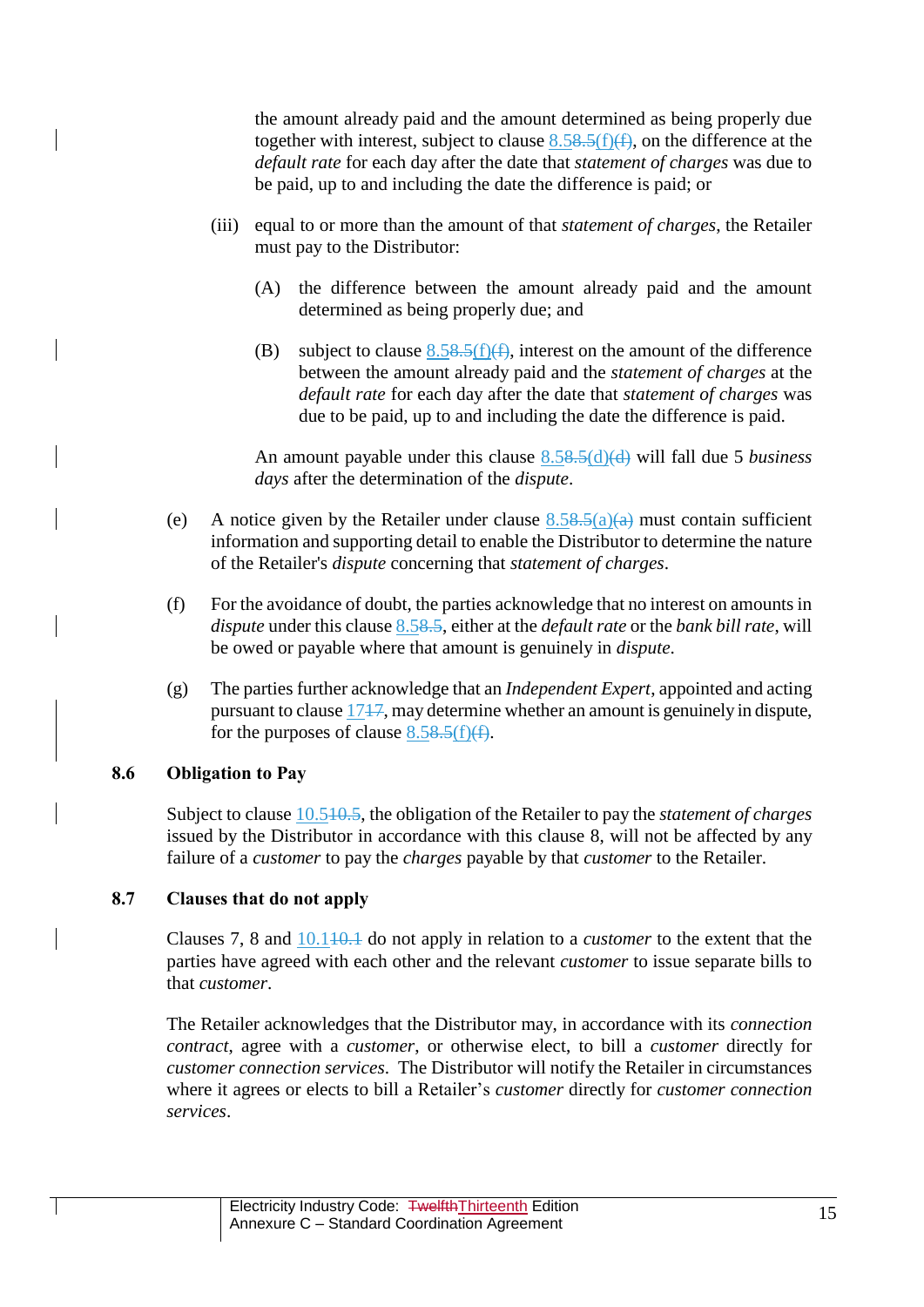# **8.8 Supply of Money**

The parties acknowledge their mutual understanding that because a payment made by the Retailer to the Distributor under this clause is a supply of money, and is not consideration for any *Taxable Supply* by the Distributor to the Retailer, clause [2323](#page-30-0) does not apply to any such payment.

# **9. GSL PAYMENTS**

# **9.1 Retailer Reimbursement**

If:

- (a) the Retailer:
	- (i) receives notification of a matter relevant to the Distributor's compliance with a *GSL* and the Retailer delays or fails to pass on that information to the Distributor; or
	- (ii) requests a disconnection; and
- (b) as a result of that delay, failure or request, the Distributor is required to make a payment to the *customer* as a result of failing to satisfy a *GSL*,

then the Retailer must reimburse the Distributor for that portion of the payment made to the *customer* which is attributable to the Retailer's delay, failure or wrongful action in making a request.

However, a Retailer will not be liable to reimburse the Distributor for a wrongful disconnection *GSL* where the Distributor's actions or omissions caused the Retailer to request the disconnection of the wrong *premises* (for example, where the Retailer has relied on *MSATS* data in establishing the *NMI* which is used in the request for disconnection).

# **9.2 Notification**

The Retailer must notify the Distributor (or such employee of the Distributor notified by the Distributor to the Retailer from time to time) where it is aware that the Distributor is required to provide a *GSL* payment to a *customer* under the *Electricity Industry Code*.

# **10. ADJUSTMENT**

# <span id="page-15-0"></span>**10.1 General**

As between the parties the Retailer will, in accordance with the requirements of the *applicable law,* recover from *customers* amounts undercharged or pay to *customers*  amounts overcharged, as a result of the Retailer's or Distributor's act or omission.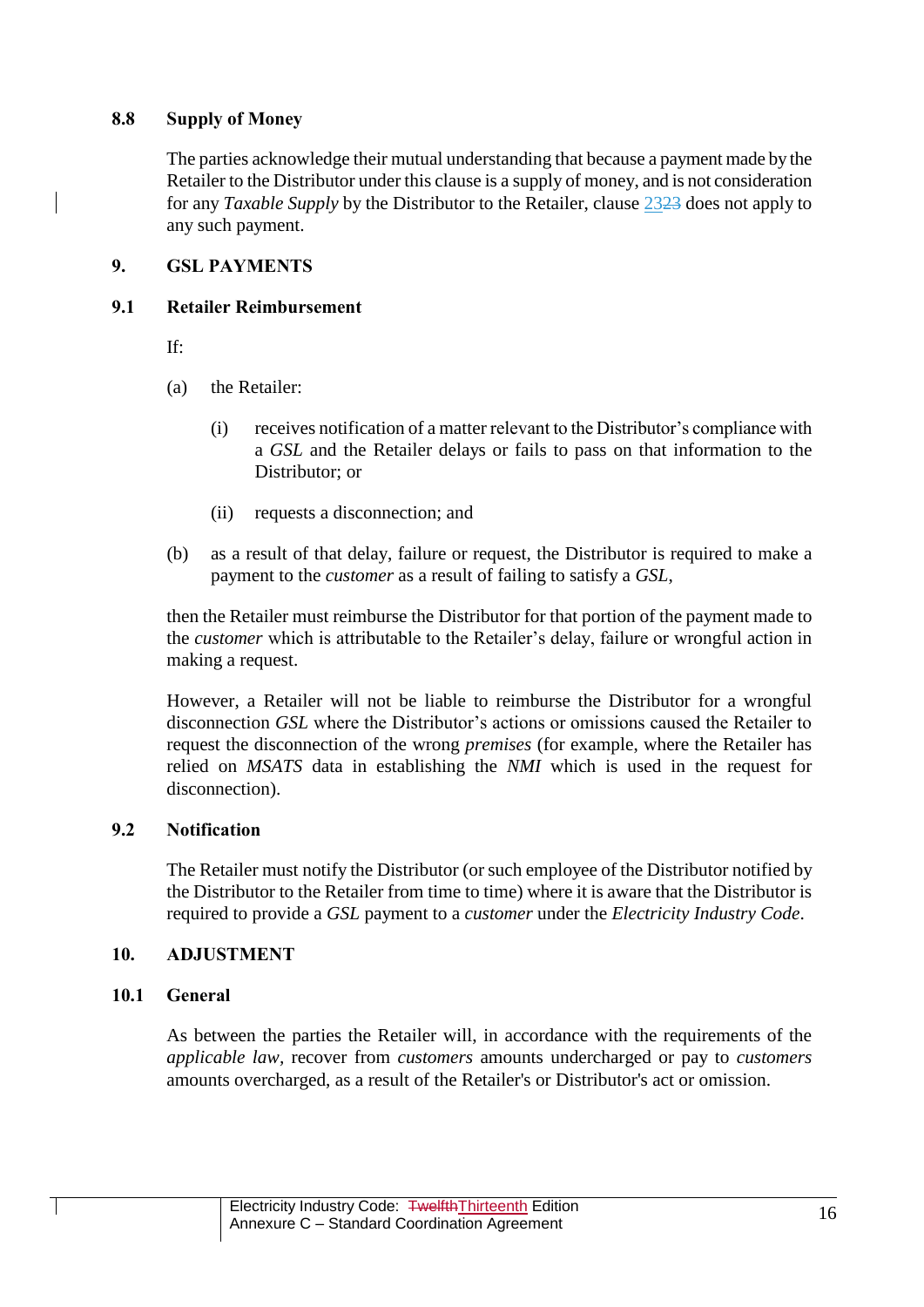# **10.2 Undercharging**

If a *customer* is undercharged as a result of the act or omission of the Retailer or Distributor and the Retailer is prevented by the *applicable law* from recovering from the *customer* the full amount undercharged, then if:

- (a) the undercharging resulted from the Retailer's act or omission, the Retailer will pay to the Distributor the amount of the *distributor charges* specified in a *statement of charges* undercharged to that *customer* which are not permitted to be recovered under the *applicable law* from that *customer*; or
- (b) the undercharging resulted from the Distributor's act or omission, the Distributor will pay to the Retailer the amount of the Retailer's charges undercharged to that *customer* which are not permitted to be recovered under the *applicable law* from that *customer* or which the Retailer using reasonable endeavours is unable to recover from the *customer*.

Each party must notify the other as soon as possible after it becomes aware that a *customer* has been undercharged as a result of its act or omission.

# <span id="page-16-0"></span>**10.3 Overcharging**

If a *customer* is overcharged as a result of the Distributor's act or omission, the Retailer may, subject to clause [10.410.4,](#page-16-1) deduct an amount representing the Distributor's proportion of that overcharged amount from the next payment due to the Distributor under clause [8.](#page-12-0)

The Distributor must notify the Retailer as soon as possible after it becomes aware that a *customer* has been overcharged as a result of the Distributor's act or omission.

# <span id="page-16-1"></span>**10.4 Steps before deduction**

Before deducting any amount from payments due to the Distributor under clause [10.310.3,](#page-16-0) the Retailer must give the Distributor an opportunity to determine the cause of the overcharging.

### <span id="page-16-2"></span>**10.5 Non-payment**

If, due to a matter for which the Retailer may be indemnified under clause [14.114.1,](#page-20-0) a *customer* does not pay an account issued by the Retailer in full, the Retailer may off-set the amount of that shortfall from payments due to the Distributor under clause [8,](#page-12-0) provided that the Retailer has:

- (a) promptly given the Distributor details of the relevant *customer*, the amount outstanding, the reasons of the non-payment by the *customer*, and such other information as the Distributor may reasonably request; and
- (b) been unable to recover the amount due from the customer within 60 days, after using reasonable endeavours to do so.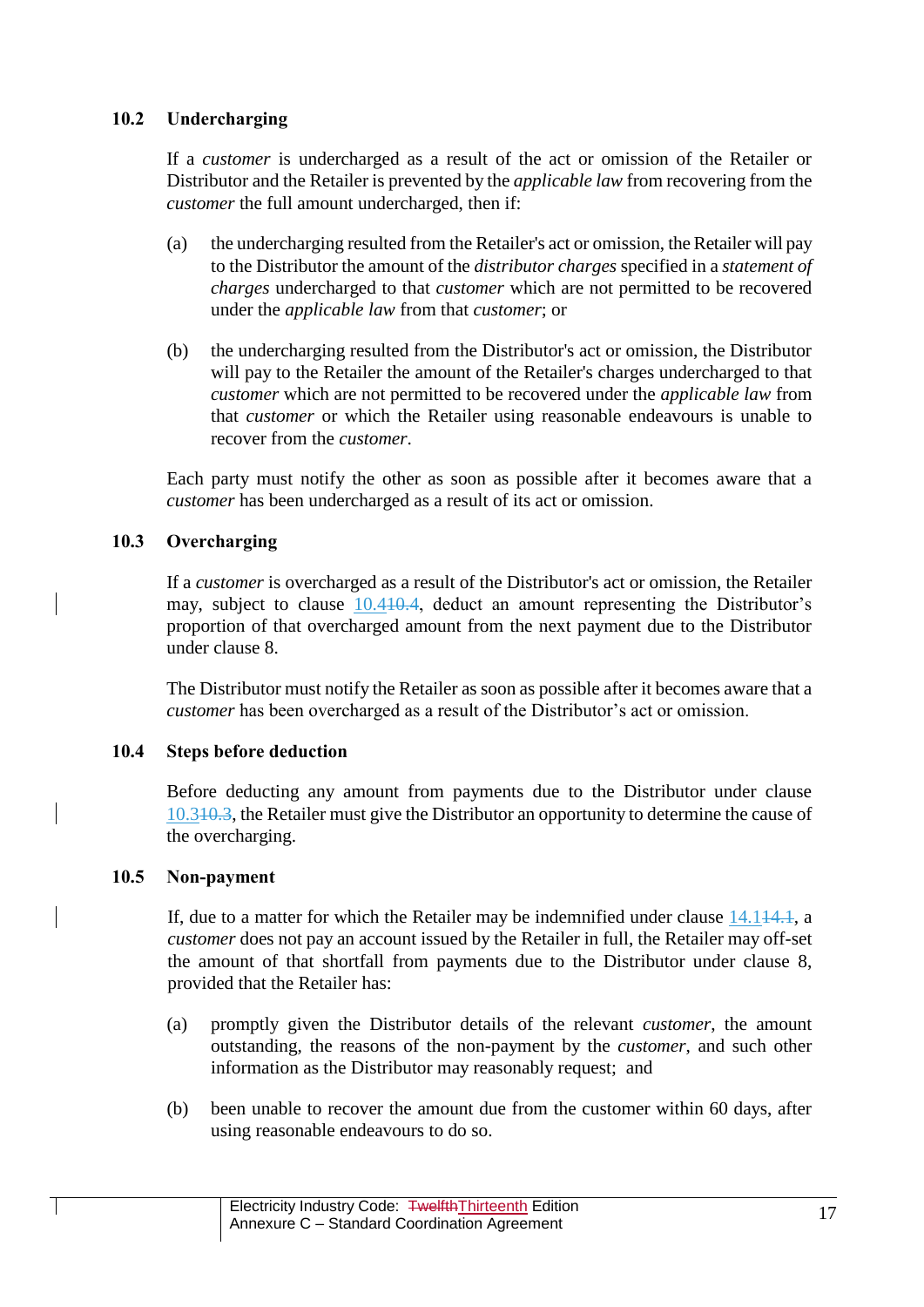Nothing in this clause limits the Distributor's rights under clause [15.215.2](#page-21-0) in relation to a *customer's* complaint or *Claim*.

## <span id="page-17-1"></span>**11. DISCONNECTION**

### <span id="page-17-0"></span>**11.1 Failure to disconnect**

- (a) Subject to clause [11.111.1\(](#page-17-0)b), if the Distributor does not disconnect the *customer*  within the timeframe for completion for the *Service Order Request* or within such timeframes as may otherwise be agreed (or subsequently agreed) between the Distributor and the Retailer on behalf of the *customer*, the Distributor:
	- (i) will from that time not include the related *distributor charges* in any *statement of charges*; and
	- (ii) will be liable to pay to the Retailer, at the Retailer's election, either:
		- (A) an amount representative of the costs incurred by the Retailer for the *customer's* energy consumption, calculated on the basis of the monthly average regional reference price as published by *AEMO* from time to time, for the region and month in which the energy consumption occurs; or
		- (B) an amount representative of the actual costs incurred by the Retailer for the *customer's* energy consumption,

provided that:

- (iii) this will not render the Distributor the retailer of the *customer*; and
- (iv) the Retailer has exercised reasonable endeavours to recover the relevant *distributor charges* and consumption costs and has been unable to recover these costs directly from the *customer*.

If the Retailer subsequently recovers from the *customer* all or any part of any such amount, the Retailer must promptly pay that recovered amount to the Distributor.

- (b) The Distributor may refuse to disconnect a *customer's connection point* where:
	- (i) the Distributor has made reasonable endeavours to carry out the disconnection but is unable to access the *customer's connection point* or the *premises* as a result of the *customer's* action or inaction;
	- (ii) the Distributor reasonably considers that such disconnection would be detrimental to the health or safety of any person (including the *customer*) or the *premises* are registered as having a life support machine;
	- (iii) the Retailer has raised a *Service Order Request* which does not comply with *applicable law*; or
	- (iv) the disconnection would result in the Distributor not complying with its obligations under *applicable law*.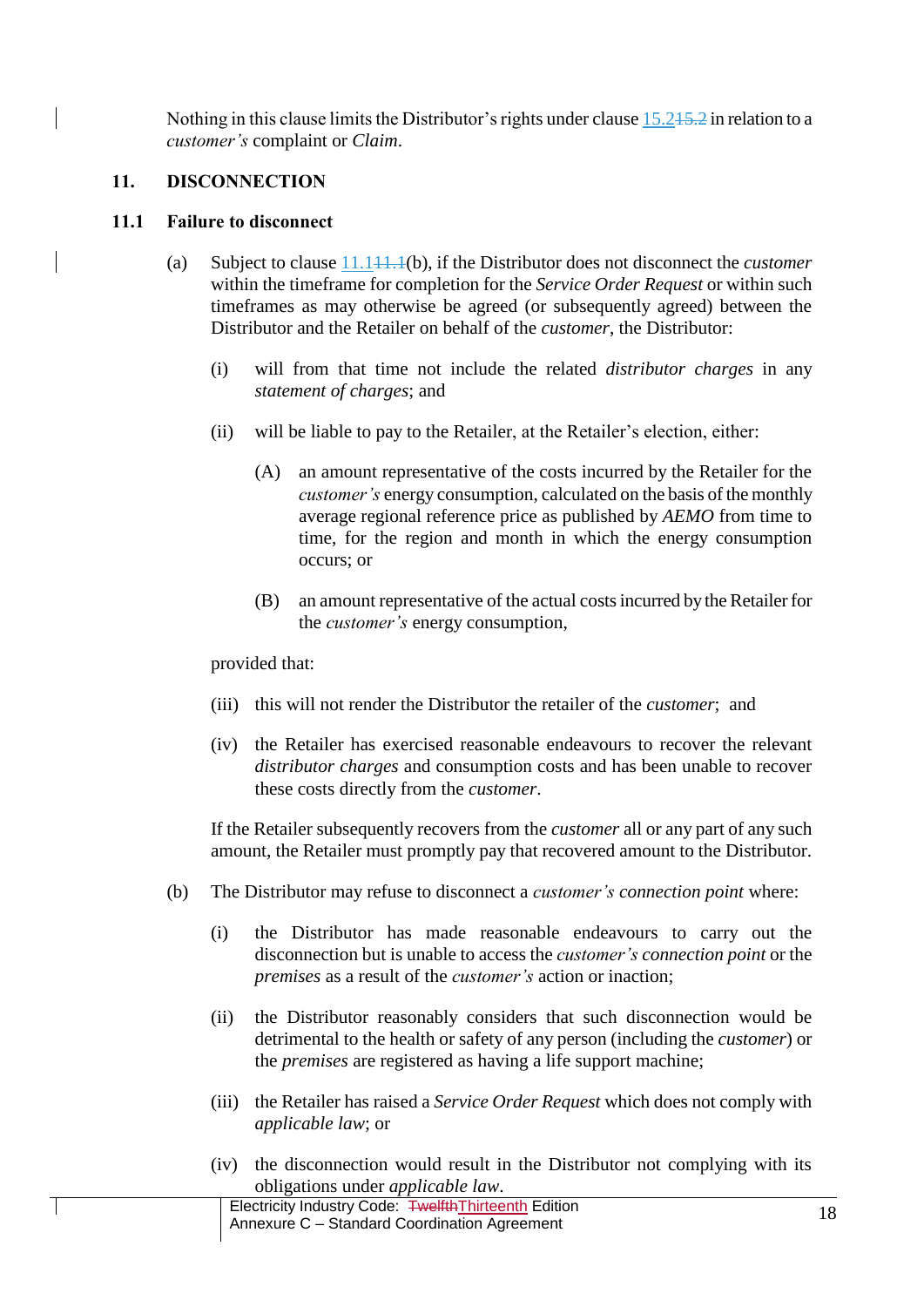In the case of clause  $11.141.1(b)(ii)$ , the Distributor will use reasonable endeavours to remove or mitigate the risk of detriment. In each case under clause  $11.144.4(b)$ , the Distributor must notify the Retailer, without delay, of the reason for its refusal to disconnect.

- (c) Where the Distributor refuses to disconnect a *customer* on any of the grounds set out in clause [11.111.1\(](#page-17-0)b), the Retailer will continue to be liable for the *distributor charges* in respect to the use of the *supply network* by the *customer* and the consumption of energy by the *customer*.
- (d) By providing a *Service Order Request*, the Retailer represents and warrants to the Distributor that the Retailer is entitled to make a request for disconnection under its *retail contract* and under any *applicable law*, and it has complied with the procedures for disconnection prescribed in the relevant *retail contract* and any other procedures under any *applicable law*.
- (e) The Retailer shall indemnify the Distributor against all *Claims* arising from, or incurred by, the Distributor as a consequence of the cessation of supply as a result of any disconnection by the Distributor pursuant to a *Service Order Request*, except to the extent that the *Claim* arises from the negligent or reckless act or omission of the Distributor, or from any breach or non-observance by the Distributor of the Agreement or any *applicable law*.

### **11.2 Distributor's right to disconnect**

The Distributor may disconnect a *customer's connection point* where it is entitled to do so under the *connection contract* or under an *applicable law,* or required to do so at the direction of State or Federal police, and must, subject to clause  $11.341.3$ , send a notice to the Retailer of that disconnection within 24 hours after the disconnection. Where possible the Distributor will notify the Retailer in advance of the disconnection.

### <span id="page-18-0"></span>**11.3 Notice before disconnection**

Except in cases of *emergency* or where required to do so at the direction of State or Federal police, the Distributor must not disconnect a *customer's connection point* where the *customer*:

- (a) fails to comply with its obligations under the *customer's connection contract* to provide access to the *premises*; or
- (b) has provided false information; or
- (c) uses electricity illegally; or
- (d) uses electricity for a purpose not allowed by the *customer's* tariff or charge; or
- (e) requests to be disconnected,

unless it has first notified the Retailer.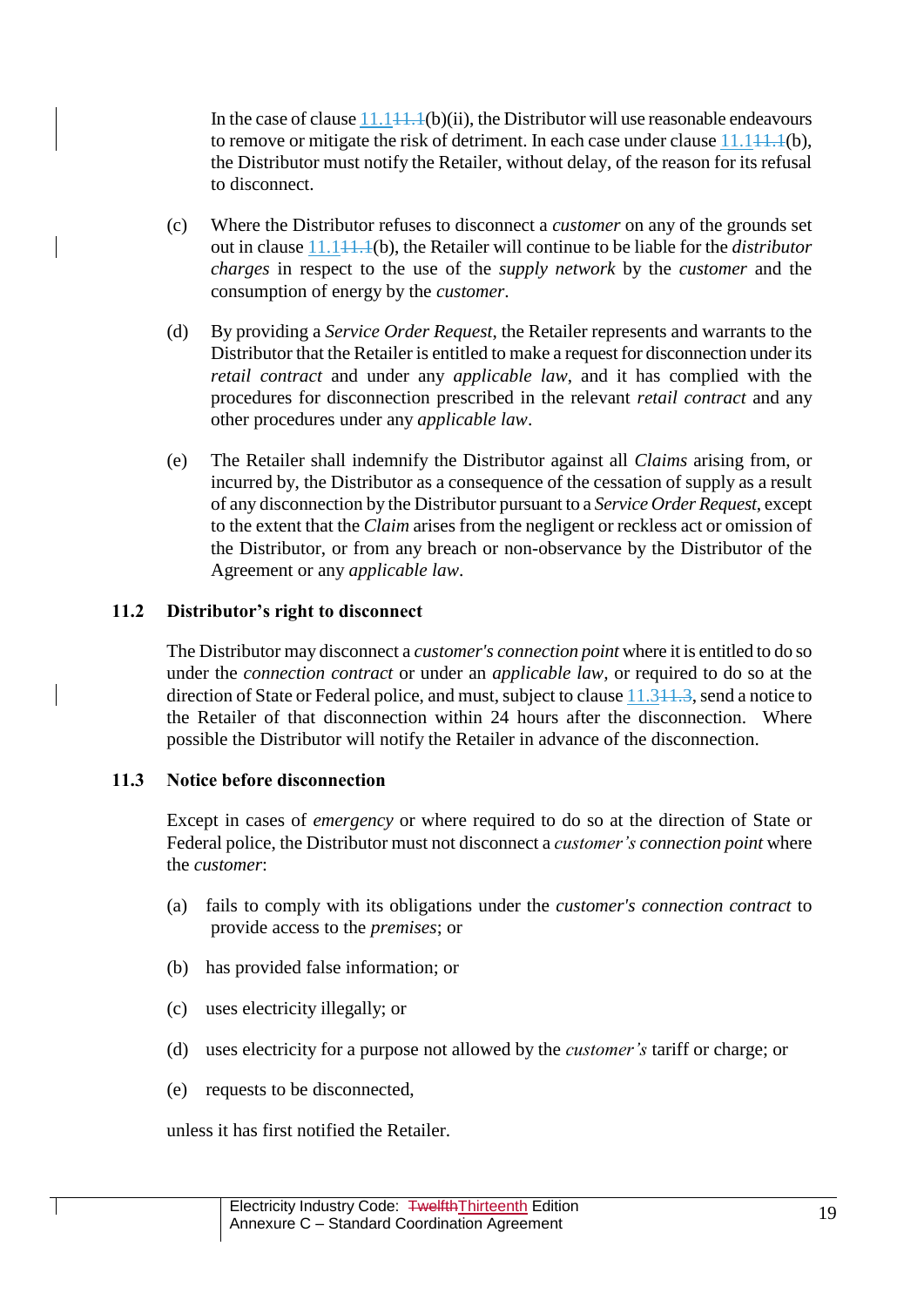# **12. RETAILER'S PERFORMANCE SECURITY**

Deleted

### <span id="page-19-0"></span>**13. TERMINATION**

### **13.1 Termination events**

A party may, by giving 24 hours notice in writing to the other party (the '*defaulting party*'), terminate this Agreement if the *defaulting party's*:

- (a) *retail authority* or *distribution authority* (as the case may be); or
- (b) registration as a *Market Customer* or *Network Service Provider* (as the case may be) under the *National Electricity Rules*,

is terminated.

### **13.2 Distributor may terminate**

Deleted

### **13.3 Notice to Regulator**

The party exercising a right of termination under this clause must inform the *Regulator* of the termination within 1 *business day* of the termination occurring.

### **13.4 Termination of any previous Coordination Agreement**

Any agreement for the coordination of the parties' rights and obligations, entered into or as otherwise may be required to be entered into under *applicable law*, that was in force between the Distributor and the Retailer prior to the commencement of this Agreement is hereby terminated.

### **13.5 Existing rights**

The parties' rights to terminate this agreement will be without prejudice to the parties' rights to pursue relief by way of damages, injunction or specific performance in respect of a breach of this agreement. Without limiting the foregoing, each party shall be entitled to render an invoice to the other party for services provided and not invoiced up to and including the date of termination, and any such invoice will be payable in accordance with clause [8.](#page-12-0)

### **13.6 Distribution Services after Termination**

Notwithstanding the termination of this Agreement, the Distributor and the Retailer acknowledge that the Distributor may continue to provide *customer connection services* in respect of any *customer* of the Retailer until the first to occur of the events specified in clause [6.26.2.](#page-9-3) In respect of any such *customer connection service* provided after termination of this Agreement, all provisions of this Agreement which relate to the provision of *customer connection services* shall continue to apply.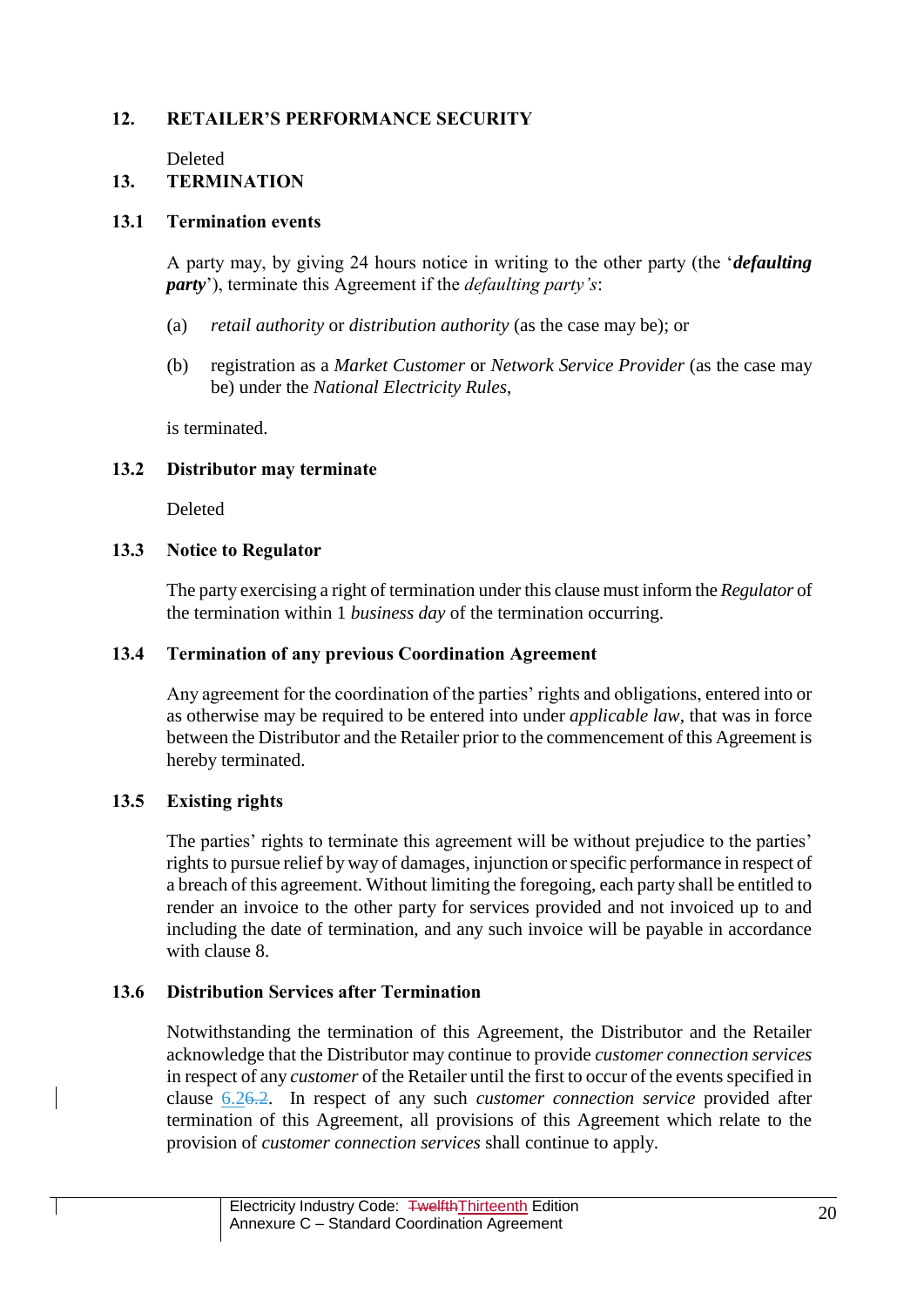## <span id="page-20-2"></span>**14. INDEMNITY**

### <span id="page-20-0"></span>**14.1 Distributor's Indemnity**

Subject to, and to the extent of, any loss suffered by the Distributor caused by, or contributed to by, the Retailer's non-compliance with clauses [15.215.2,](#page-21-0) [15.315.3](#page-22-0) or [15.415.4](#page-22-1) of this Agreement, the Distributor indemnifies the Retailer from and against any:

- (a) *Claim* by a *customer* against the Retailer relating to the quality of, or interruptions to, the *connection* and supply of electricity by the Distributor (other than a *Claim* of the type referred to in clause  $14.144.1(b)$ , where the Distributor would have been liable to that *customer* under its *connection contract* had that *customer* claimed against the Distributor, but only to the extent that the Distributor would have been liable to that *customer* under its *connection contract*;
- (b) *Claim* against the Retailer for breach of any statutory guarantees, conditions, warranties or rights provided by the Competition and Consumer Act 2010 (Cth) or any equivalent consumer protection legislation concerning the *connection* or supply of electricity by the Distributor where:
	- (i) that breach has occurred as a result of the acts or omissions of the Distributor; and
	- (ii) the Retailer has in its contract with the *customer* to which the *Claim* relates sought to limit or exclude its liability to that party for breach of any of the statutory guarantees, conditions, warranties or rights provided by the Competition and Consumer Act 2010 (Cth) or any equivalent consumer protection legislation to the maximum extent permitted by law;
- (c) *Claims* in connection with the wrongful disconnection of a *customer's connection point* by the Distributor, other than *Claims* in connection with a *Service Order Request* under clause 11<sup>11</sup> that results in a wrongful disconnection of a *customer*'s *connection point* by the *Distributor*; or
- (d) *Claims* in connection with any failure by the Distributor to comply with clause [1515.](#page-21-1)

### <span id="page-20-1"></span>**14.2 Retailer's Indemnity**

Subject to the Distributor complying with clauses [15.215.2,](#page-21-0) [15.315.3](#page-22-0) and [15.415.4,](#page-22-1) the Retailer indemnifies the Distributor from and against any *Claims* in connection with:

- (a) a failure to provide accurate information under clause [3.23.2;](#page-6-1)
- (b) a *Service Order Request* by the Retailer under clause [1111](#page-17-1) that results in a wrongful disconnection of a *customer's connection point* by the Distributor; and
- (c) any failure by the Retailer to comply with clause  $1515$ .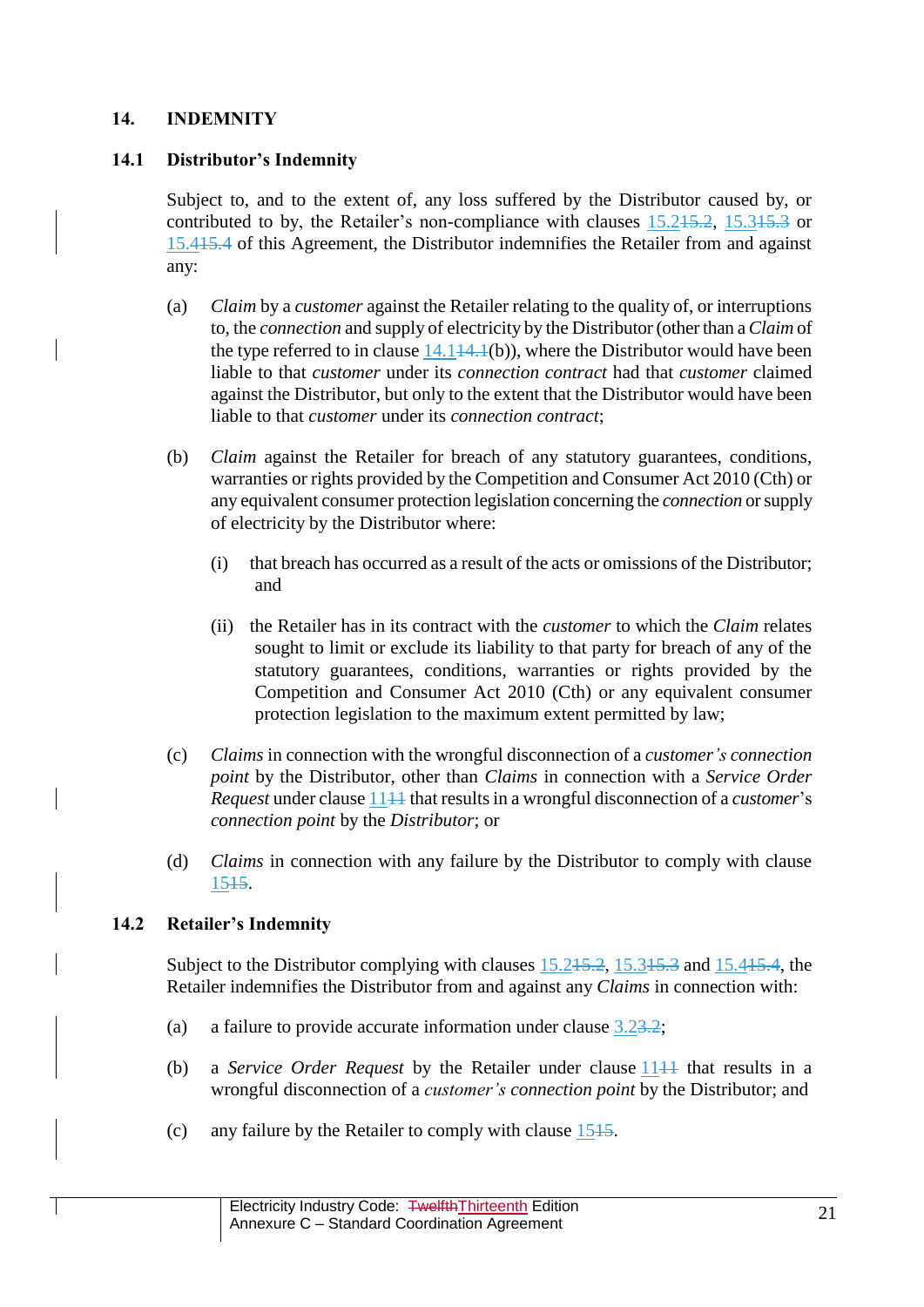# <span id="page-21-2"></span>**14.3 Limit of liability**

To the maximum extent permitted by law, the liability of either party to the other is:

- (a) in the case of *Claims* under claus[e 14.114.1\(](#page-20-0)a), limited in the manner set out in that clause;
- (b) in the case of *Claims* under clause [14.114.1\(](#page-20-0)b) limited to the amount of the Retailer's direct loss incurred in relation to such *Claims*;
- (c) in the case of *Claims* by *customers* for the matters set out in clause [14.114.1\(](#page-20-0)c) or [14.214.2\(](#page-20-1)b) limited to \$500,000 per *customer* per financial year for each *Claim* by a *customer*; and
- (d) in the case of *Claims* not covered by clause [14.314.3\(](#page-21-2)a), (b) or (c), limited to \$500,000 per *Claim*.

Except to the extent provided for in this clause [1414,](#page-20-2) or otherwise provided for expressly in this Agreement, neither party will (to the maximum extent permitted at law) be liable to the other for loss of profits, indirect or consequential loss.

# **14.4 National Electricity Law**

Except to the extent provided for in this clause  $1414$ , nothing in this Agreement affects the immunity provided by section 119 and section 120 of the *National Electricity Law*.

# <span id="page-21-1"></span>**15. ENQUIRIES, COMPLAINTS AND CLAIMS**

### <span id="page-21-3"></span>**15.1 Referral of enquiries and complaints**

If a party receives an enquiry or a complaint from a *customer* that relates to the other party's *retail contract* or *connection contract* with that *customer*, the receiving party must, as soon as possible after receiving the enquiry or complaint:

- (a) refer that *customer* to the other party; and
- (b) in the case of complaints, notify the other party in writing of the complaint and the *customer's* details (where such information is available).

# <span id="page-21-0"></span>**15.2 Claims and demands**

A party (the '*indemnified party*') must notify the other party (the '*responsible party*') of any *Claim* for which it may be indemnified under clause [1414](#page-20-2) and must:

- (a) permit the *responsible party*, entirely at the *responsible party's* expense, to defend or settle the *Claim* as the responsible party sees fit, or, where the *responsible party* does not elect to defend or settle the *Claim*, to have a watching brief and be kept fully informed by the *indemnified party* of the progress of the *Claim*; and
- (b) provide the *responsible party*, at the *responsible party's* expense, with such assistance in respect of the *Claim* as the *responsible party* may reasonably request.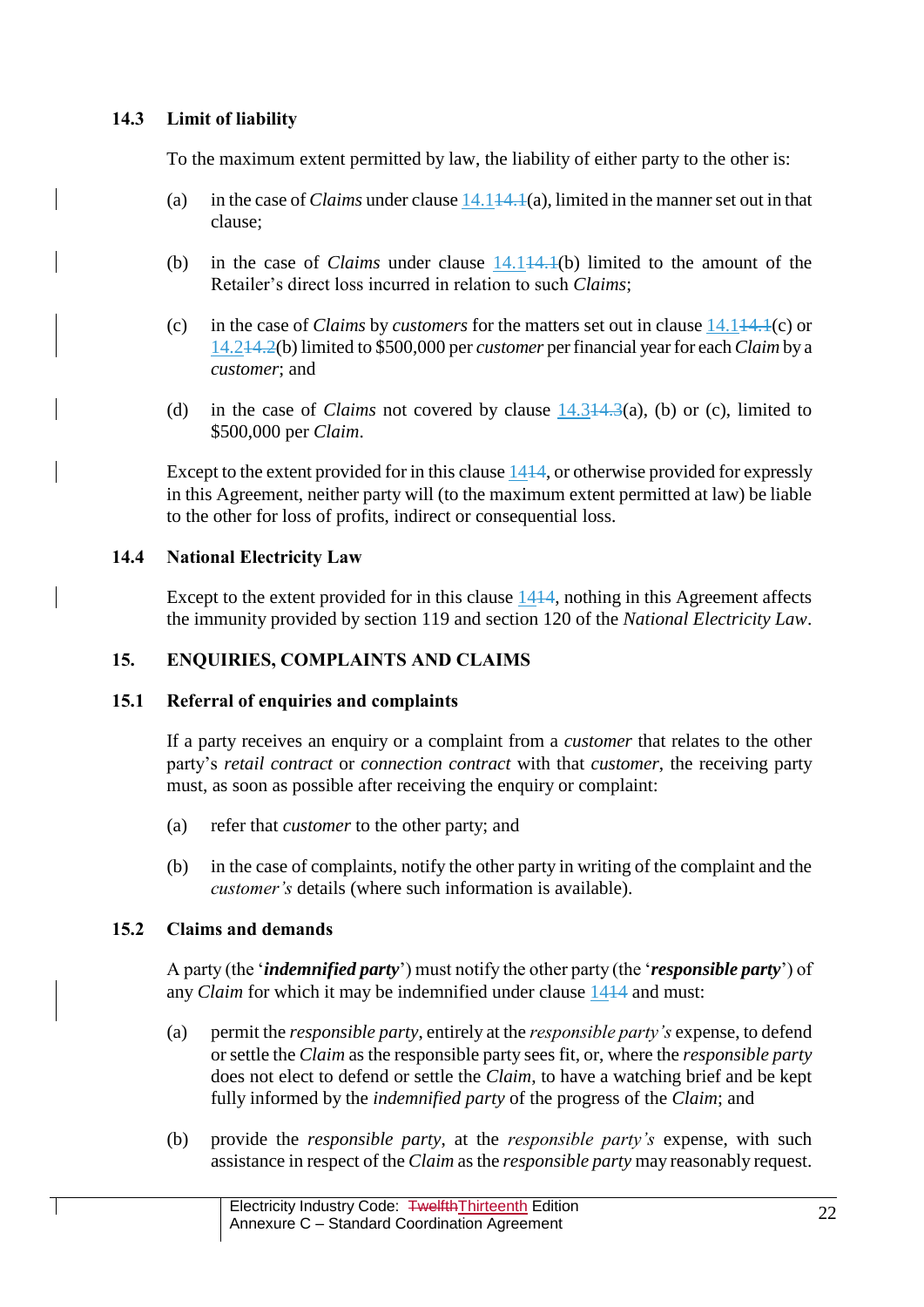If the *responsible party* elects to take over conduct of a *Claim* as contemplated in paragraph (a) the *responsible party* must:

- (c) use all reasonable endeavours to minimise the time taken to defend or settle the *Claim*;
- (d) consult with and where reasonably possible, take account of the views of the *indemnified party* in relation to the progress of the *Claim*; and
- (e) if it becomes aware that the *indemnified party* may have some liability in respect of that *Claim* for which the *indemnified party* will not be indemnified under clause [1414,](#page-20-2) notify the *indemnified party* of that fact, consult with and keep the *indemnified party* informed in respect of the progress of that *Claim* and comply with the provisions of clause  $15.315.3$  as if references in that clause to the '*indemnified party*' were to the '*responsible party*', and vice versa.

### <span id="page-22-0"></span>**15.3 No admissions**

Except where required by a law to do so, the *indemnified party* must not, in relation to any of the matters referred to in clauses  $15.145.1$  or  $15.245.2$ :

- (a) make any admission or representation prejudicial to the *responsible party*;
- (b) agree to any compromise or settlement;
- (c) do anything else that may be prejudicial to the *responsible party*,

without the *responsible party's* written consent.

# <span id="page-22-1"></span>**15.4 No unauthorised representations**

The *indemnified party* must not make any representations or warranties to a third party concerning any goods or services being provided by the *responsible party* to that third party (including any representation concerning the nature and quality of any goods or services being provided by the *responsible party* to the third party) which the *indemnified party* is not authorised by this Agreement or otherwise by the *responsible party* to make.

# **16. COMPLIANCE WITH APPLICABLE LAW**

# **16.1 Compliance**

Each party will comply with the obligations imposed on that party by any *applicable law.*

# **16.2 Reasonable assistance**

Each party will:

- (a) give to the other party all reasonable assistance; and
- (b) co-operate with the other party,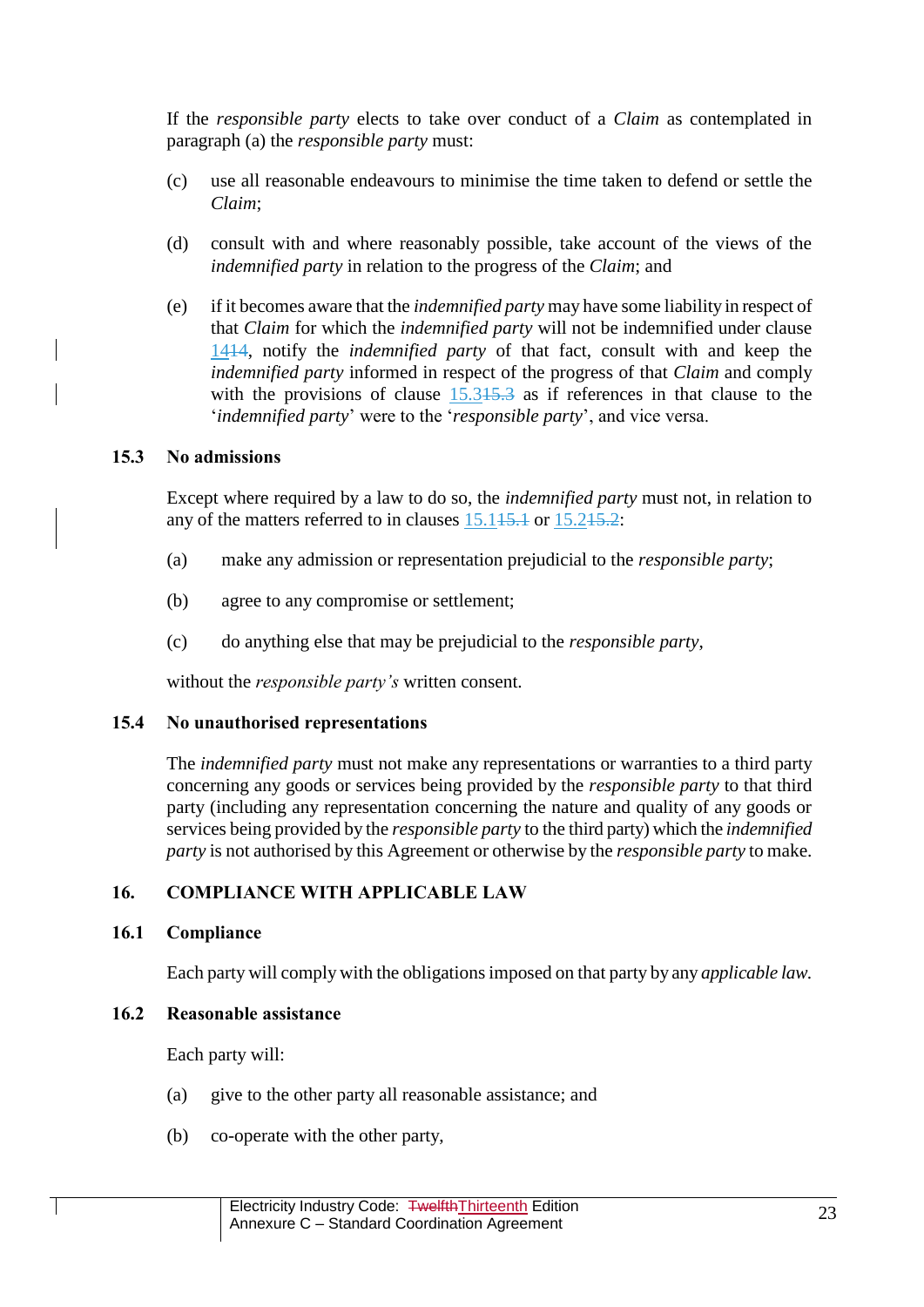so as to allow that other party to comply with any obligations imposed upon that other party under an *applicable law* or this Agreement.

# **16.3 Limitation**

Nothing in this Agreement will limit any right either party may have under an *applicable law* unless that right can be limited in accordance with the provisions of that *applicable law* by agreement between the parties and this Agreement directly or indirectly limits that right.

# <span id="page-23-0"></span>**17. RESOLUTION OF DISPUTES**

# <span id="page-23-1"></span>**17.1 National Electricity Rules disputes – first stage dispute resolution**

If any dispute, controversy or *Claim* ('*dispute*') arises between the parties under or in relation to this Agreement:

- (a) with respect to the application of the *National Electricity Rules*; or
- (b) in relation to which the dispute resolution regime provided for in clause 8.2 of the *National Electricity Rules* otherwise applies,

then the dispute resolution regime provided for in clause 8.2 of the *National Electricity Rules* will apply to that *dispute*.

# <span id="page-23-2"></span>**17.2 Non-National Electricity Rules disputes – first stage dispute resolution**

- (a) If a dispute under or in relation to this Agreement, other than a *dispute* referred to in clause [17.117.1,](#page-23-1) arises between the parties a party may, by written notice, refer the *dispute* to resolution in accordance with this clause. The notice shall state that it is a notice under this clause and shall identify the *dispute* concerned and the clauses of this agreement relevant to the *dispute*.
- (b) The parties will use their reasonable endeavours to resolve the *dispute* within a period of 10 *business days* from the service of the notice under clause [17.217.2\(](#page-23-2)a).
- (c) If the *dispute* remains unresolved at the end of the period referred to in clause [17.217.2\(](#page-23-2)b) then either party may require that the *dispute* be determined under clause [17.317.3.](#page-23-3)

# <span id="page-23-3"></span>**17.3 Non National Electricity Rules Disputes – reference to Chief Executives or nominees**

- (a) Where clause  $17.247.2(c)$  applies, either party may, by written notice, refer the *dispute* to resolution by the respective Chief Executives (or the Chief Executives' nominee) of the parties whose resolution, if so reached, shall be binding in accordance with this clause.
- (b) The Chief Executives (or their nominees) will use their reasonable endeavours to resolve the *dispute* within a period of 10 *business days* from the service of the notice under clause [17.317.3\(](#page-23-3)a).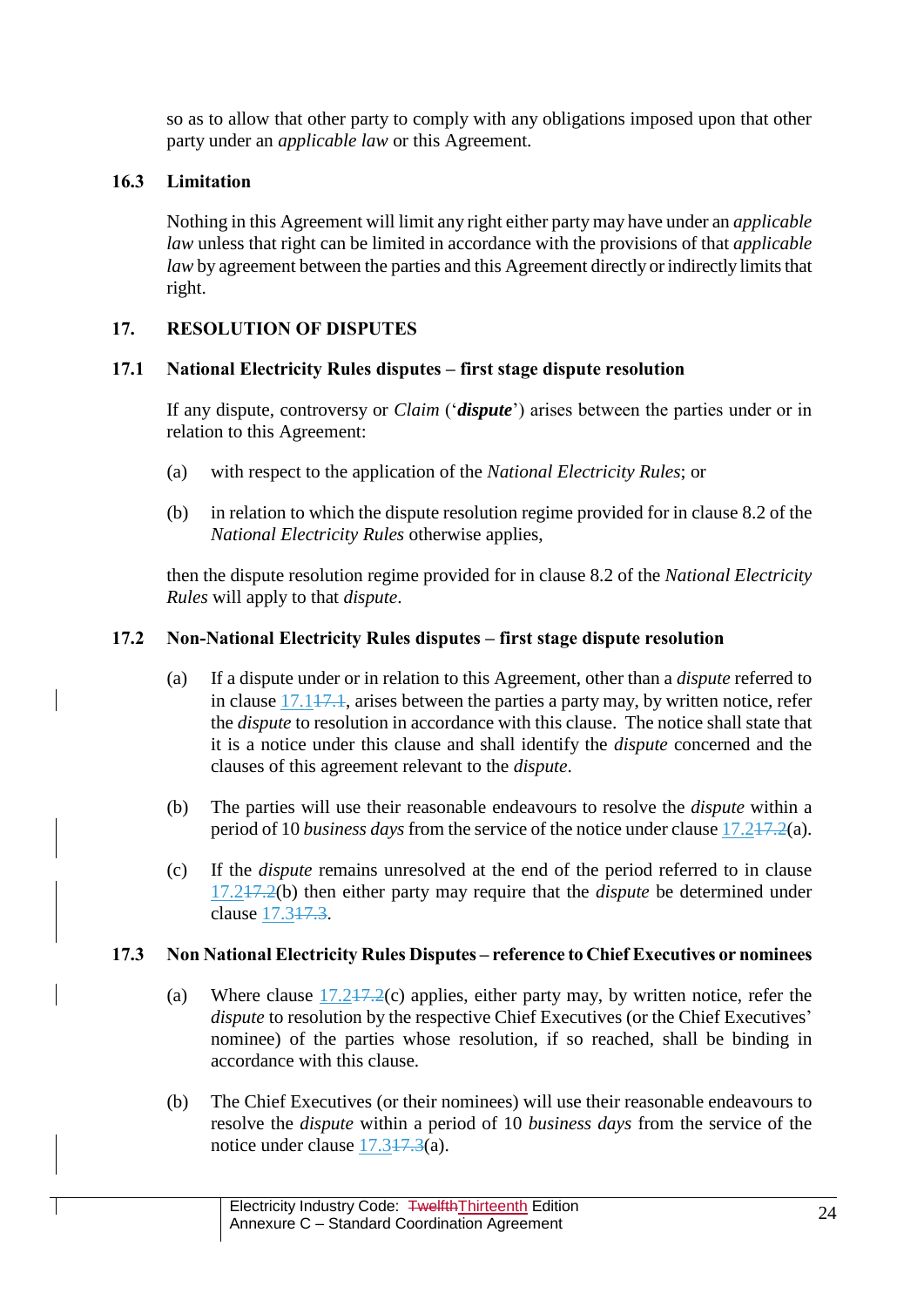(c) If the *dispute* remains unresolved at the end of the period referred to in clause [17.317.3\(](#page-23-3)b) then either party may require that the *dispute* be determined under clause [17.417.4.](#page-24-0)

# <span id="page-24-0"></span>**17.4 Non National Electricity Rules Disputes – reference to and appointment of Independent Expert**

- (a) Where clause [17.317.3\(](#page-23-3)c) applies, either party may require that the *dispute* be determined by an independent expert appointed in accordance with clause [17.417.4\(](#page-24-0)b) ('*Independent Expert*').
- (b) The party wishing to have the *dispute* determined by an *Independent Expert* will give written notice to that effect to the other party specifying the nature of the *dispute*. The parties will meet and use all reasonable endeavours to agree upon the identity of the *Independent Expert*, but if they are unable to agree within 5 *business days* of the notice, then either party may refer the matter to the President for the time being of the Law Society of Queensland (or, if that body no longer exists, then to the President for the time being of such successor body or association as is then performing the function formerly carried out by the Law Society of Queensland), to nominate a suitably qualified person to act as the *Independent Expert* to determine the *dispute*.

# **17.5 Non-National Electricity Rules Disputes – role of Independent Expert**

The *Independent Expert* will:

- (a) act as an expert and not as an arbitrator;
- (b) have no interest or duty which conflicts, or which may conflict, with his or her function as the *Independent Expert*;
- (c) determine the genuineness or otherwise of a *dispute*;
- (d) not be a former or current employee or representative of either party or of a related body corporate of either of them;
- (e) disclose fully to the parties, before being appointed, any interest or duty which may conflict with his or her position; and
- (f) treat all matters related to the *dispute*, including the existence of the *dispute*, as confidential.

# **17.6 Non-National Electricity Rules Disputes – representation and evidence**

Each party:

- (a) may be legally represented at any hearing before the *Independent Expert*;
- (b) will be entitled to produce to the *Independent Expert* any materials or evidence which that party believes is relevant to the *dispute*; and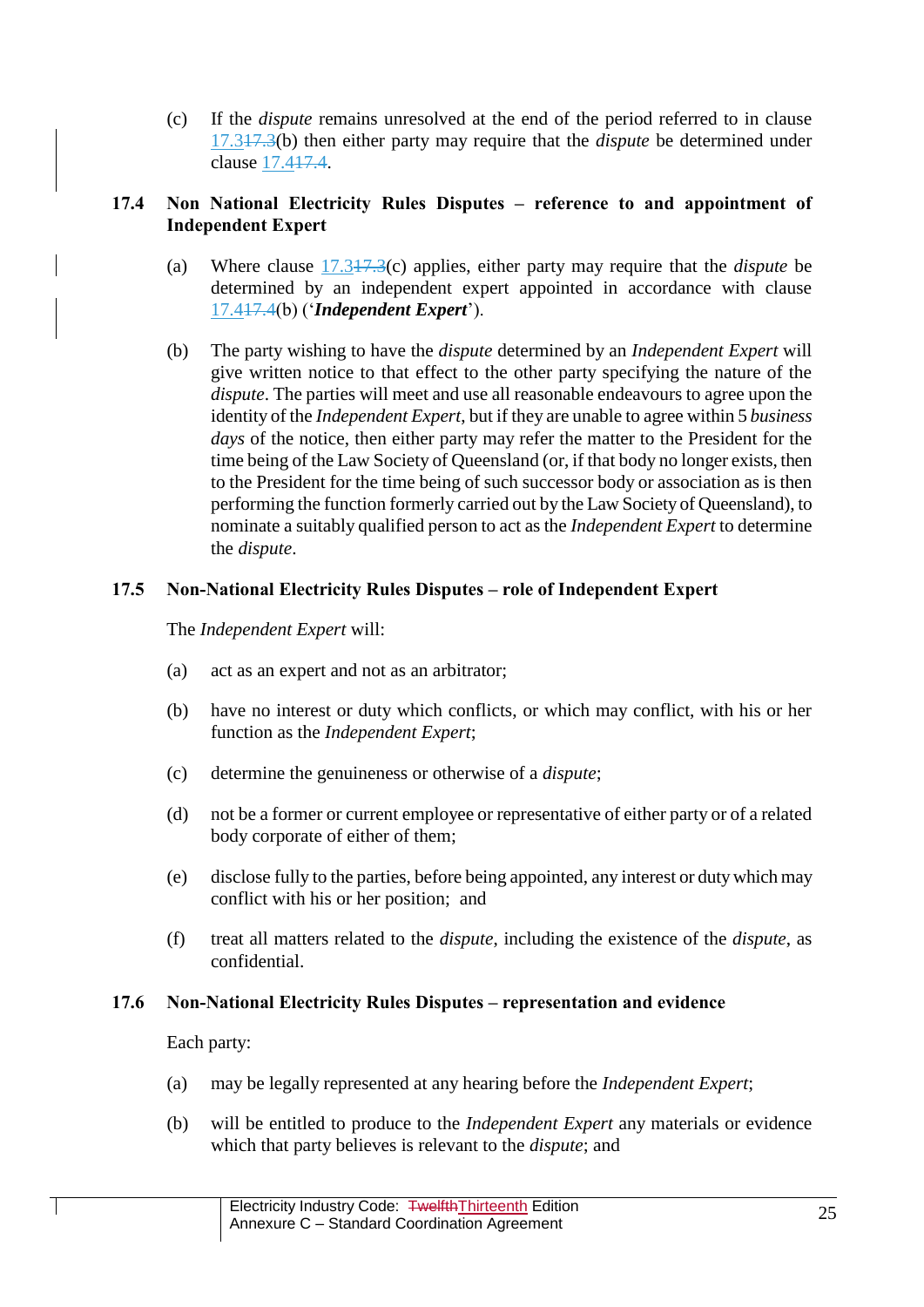(c) will make available to the *Independent Expert* all materials requested by him or her and all other materials which are relevant to his or her determination.

# **17.7 Non-National Electricity Rules Disputes – rules of evidence**

The *Independent Expert* will not be bound by the rules of evidence.

# **17.8 Non-National Electricity Rules Disputes – power**

The *Independent Expert* will have the power to inform himself or herself independently as to the facts to which the *dispute* relates and to take such measures as he or she thinks fit to expedite the determination of the *dispute*.

# **17.9 Non-National Electricity Rules Disputes – determination**

The *Independent Expert* will make a determination on the *dispute* and:

- (a) will determine what, if any, adjustments may be necessary between the parties; or
- (b) if relevant, determine the amendments required to the terms of this Agreement.

The determination of the *Independent Expert* will be, in the absence of bias or manifest error, final and binding upon the parties.

# **17.10 Non-National Electricity Rules Disputes – costs**

The costs in relation to a determination by the *Independent Expert* will be dealt with as follows:

- (a) the remuneration of the *Independent Expert* will be borne equally by the parties;
- (b) unless the parties otherwise agree, the *Independent Expert* will determine which party will bear the costs of the determination and in what proportion, having regard to the degree to which he or she considers that party was at fault or unreasonable in failing to agree to the matter under reference, and that party will bear those costs accordingly; and
- (c) the parties will bear their own costs incurred in the preparation and presentation of any submissions or evidence to the *Independent Expert*.

# **17.11 Non-National Electricity Rules Disputes – obligations not suspended**

Except as otherwise provided by this Agreement, no party is relieved from performance of an obligation during the investigation and determination of a *dispute* by an *Independent Expert*.

# **17.12 Disputes generally**

(a) No party may have recourse to litigation without first having complied with this clause 1747.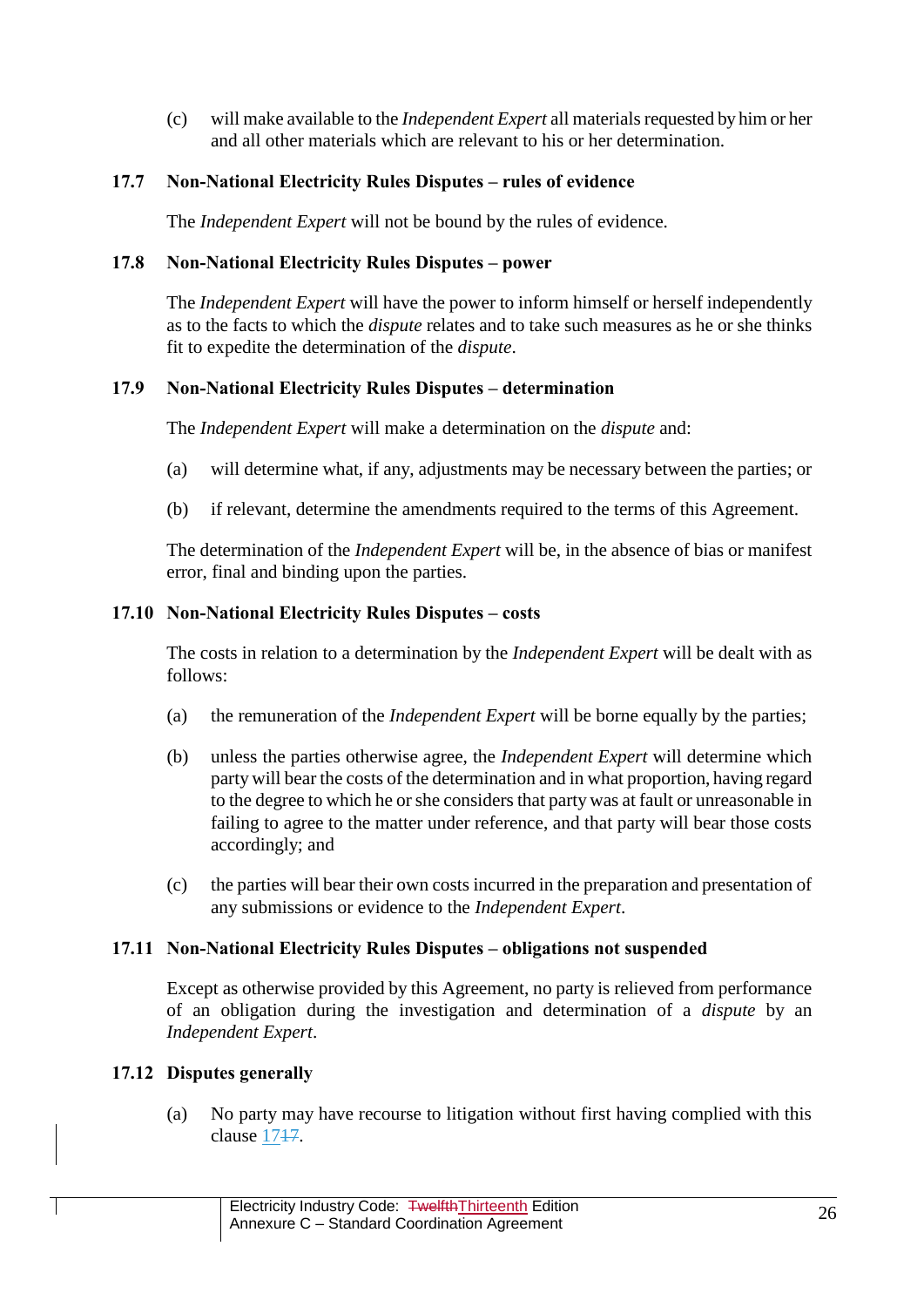(b) This claus[e 1717](#page-23-0) does not prevent a party seeking an urgent interlocutory injunction from a court of competent jurisdiction.

# **17.13 Survival**

This clause 1747 survives the termination or expiration of this Agreement.

# **18. ASSIGNMENT AND DISPOSAL**

### <span id="page-26-2"></span>**18.1 General**

Subject to clauses [18.318.3](#page-26-0) and [18.418.4,](#page-26-1) a party ('*disposing party*') must not *dispose* of all or any part of its right, title and interest under this Agreement without the consent of the other party ('*consenting party*').

### **18.2 Consent**

If a *disposing party* requests the *consenting party* to give its consent to a *disposal* under clause [18.118.1](#page-26-2) then the *consenting party* must not unreasonably withhold or delay that consent or give that consent subject to unreasonable conditions.

### <span id="page-26-0"></span>**18.3 Disposal by force of law**

If, by force of a law in Queensland, the right, title, interest and obligations (whether arising before or after the transmission, transfer, vesting or assumption referred to below) of the *disposing party* under this Agreement are, or are expressed to be, transmitted, transferred or vested in, or assumed by, an assignee, then that transmission, transfer, vesting or assumption (as the case may be) is effective and does not require the *consenting party's* consent under clause 18.148.1.

# <span id="page-26-1"></span>**18.4 Other permitted disposals**

A *disposing party* may, without the consent of the other party, *dispose* of any or all of its rights, obligations and interest under this Agreement to a person if that person:

- (a) is an entity to which all or a material part of the assets of the *disposing party* are transmitted, transferred or vested as part of a reconstruction or privatisation of the *disposing party*;
- (b) has all the authorities, registrations and approvals necessary for that person to own, operate or control the relevant electricity business in Queensland; and
- (c) executes and delivers to the *consenting party*, a deed prior to the *disposal* by which the assignee agrees to assume obligations (whether arising before or after the disposal) which are substantially equivalent to the *disposing party's* obligations under this Agreement.

### **18.5 Execute documents**

Each party must execute all documents reasonably required to effect the *disposals* contemplated by clauses [18.118.1](#page-26-2) to [18.418.4.](#page-26-1)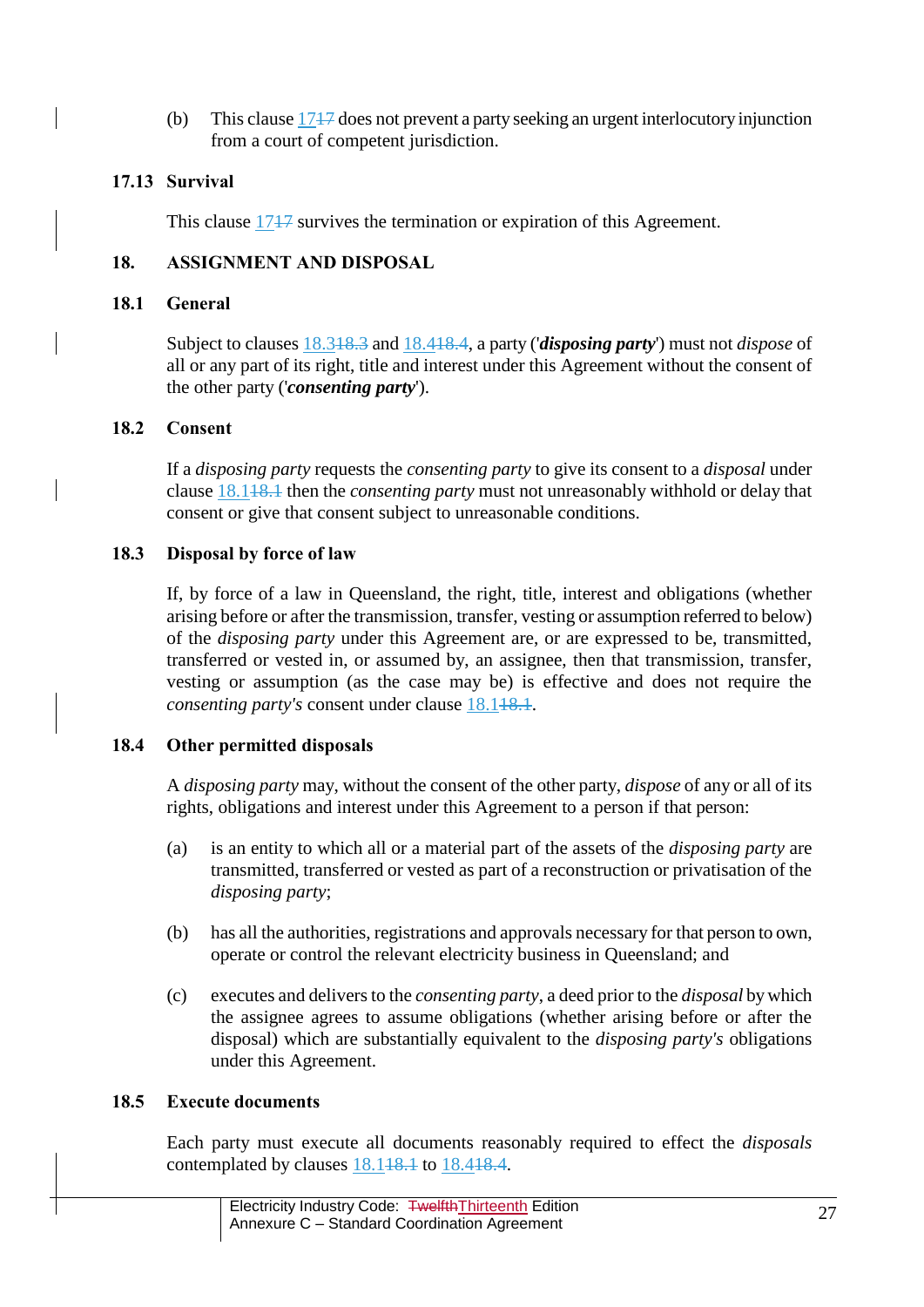### <span id="page-27-0"></span>**19. NOTICES**

### <span id="page-27-1"></span>**19.1 Method of Giving Notices**

A notice, consent, approval or other communication (in this claus[e 1919](#page-27-0) called a '*notice*') given under this Agreement, shall be in writing, signed by or on behalf of the person giving it, addressed to the person to whom it is to be given and:

- (a) delivered;
- (b) sent by pre-paid mail; or
- (c) transmitted by facsimile or electronic mail,

to that person's address.

A *notice* given pursuant to clauses  $5.25.2(a)(a)$  or  $5.35.3(b)(b)$  may be given in any reasonable manner as notified from time to time by the Distributor in the Distributor's *Operational Procedures*.

The requirements of this clause  $19.149.1$  do not apply to communications between the parties under the *B2B Procedures*.

# **19.2 Time of Receipt**

A *notice* given to a person in accordance with this clause [1919](#page-27-0) is treated as having been given and received:

- (a) if delivered, on the day of delivery if a *business day*, otherwise on the next *business day*;
- (b) if sent by pre-paid mail, on the second *business day* following posting; and
- (c) if transmitted by facsimile and a correct and complete transmission report is received, on the day of transmission if transmitted before 5.00 p.m. on a *business day*, otherwise on the next *business day*;
- (d) if transmitted by electronic mail, on the day of the transmission if transmitted before 5.00pm on a *business day*, otherwise on the next *business day*.

# **19.3 Address for Notices**

For the purposes of this clause 1949, a party may take the address and facsimile number of the other party to be the last address or number notified to it by that other party.

# **20. CHANGES TO APPLICABLE LAW**

### <span id="page-27-2"></span>**20.1 Amendments to Agreement**

If after the date this Agreement is signed:

(a) an *applicable law* is introduced or commences operation;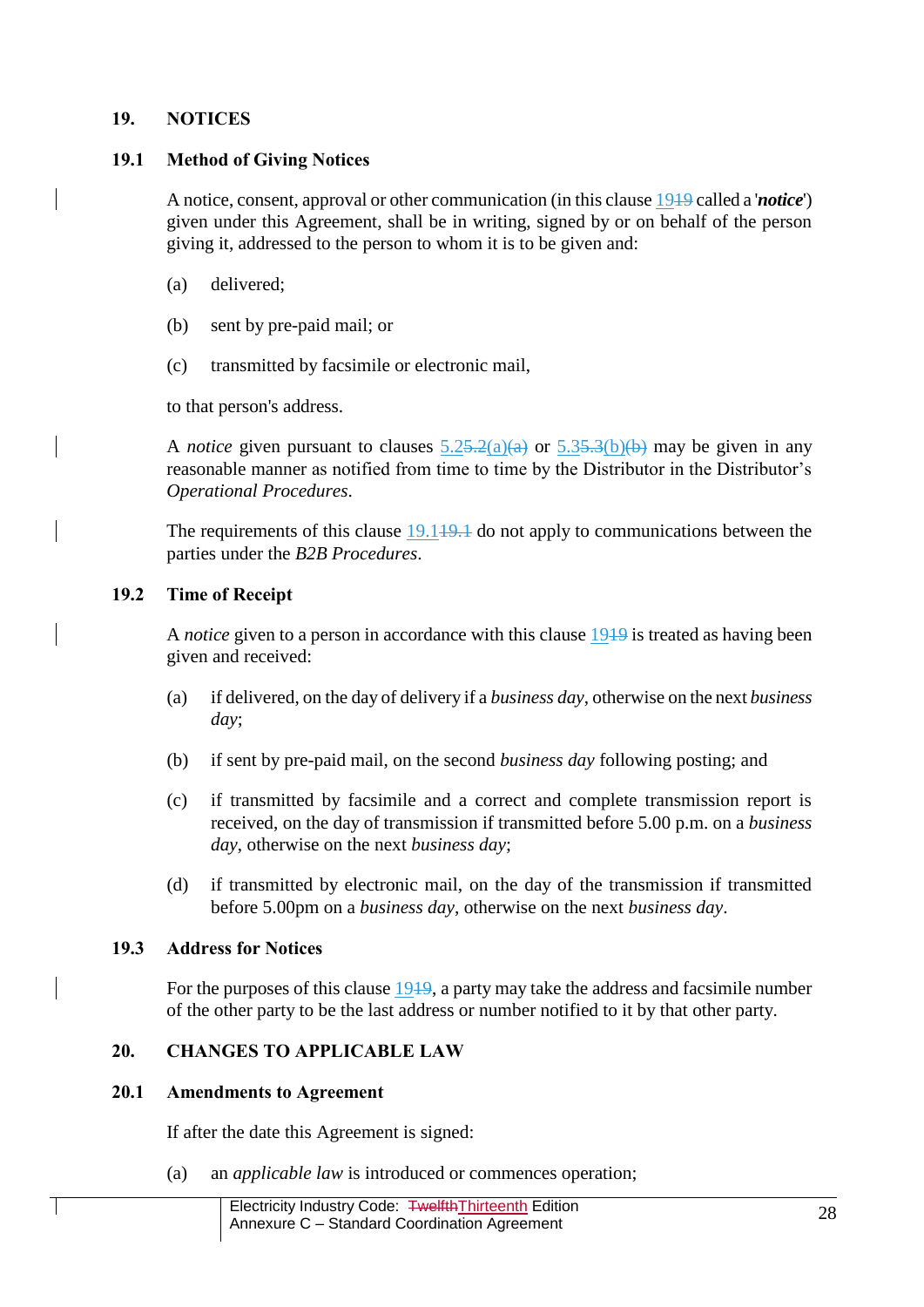- (b) an *applicable law* is modified, re-enacted or substituted; or
- (c) the interpretation of an *applicable law* changes,

then, subject to claus[e 20.220.2,](#page-28-0) this Agreement will be interpreted (as far as possible) in such a way as to enable compliance with that *applicable law*.

### <span id="page-28-0"></span>**20.2 Negotiation**

If any of the events referred to in clause [20.120.1](#page-27-2) has or will have a material effect on the position of either party, the parties will negotiate in good faith any amendments required to be made to this Agreement as a result of that event to return the parties substantially to their respective positions under this Agreement prior to event occurring. If the parties are unable to agree upon such amendments within 28 days of commencing negotiations, that dispute will be resolved in accordance with clause [1717](#page-23-0) of this Agreement.

### **21. GENERAL**

# **21.1 Entire Agreement**

This Agreement constitutes the entire agreement of the parties on the subject matter. The only enforceable obligations and liabilities of the parties in relation to the subject matter are those that arise out of the provisions contained in this Agreement. representations, communications and prior agreements in relation to the subject matter are merged in and superseded by this Agreement.

## **21.2 Waiver**

A failure of a party at any time to require full or part performance of any obligations under this Agreement does not affect in any way the rights of that party to require that performance subsequently.

### **21.3 Variations to Agreement**

No variation of this Agreement will be effective unless it is in writing and signed by the parties.

### **21.4 Severability**

Any provision of this Agreement which is invalid or unenforceable may (without affecting any other provision) be read down so as to ensure it is valid and enforceable during that period without affecting the remaining provisions of this Agreement. If that provision cannot be so read down, then it will not operate between the parties until (if at all) it becomes valid and enforceable.

# **21.5 Remedies Cumulative**

The rights and remedies provided in this Agreement do not exclude any rights or remedies provided by any *applicable law*.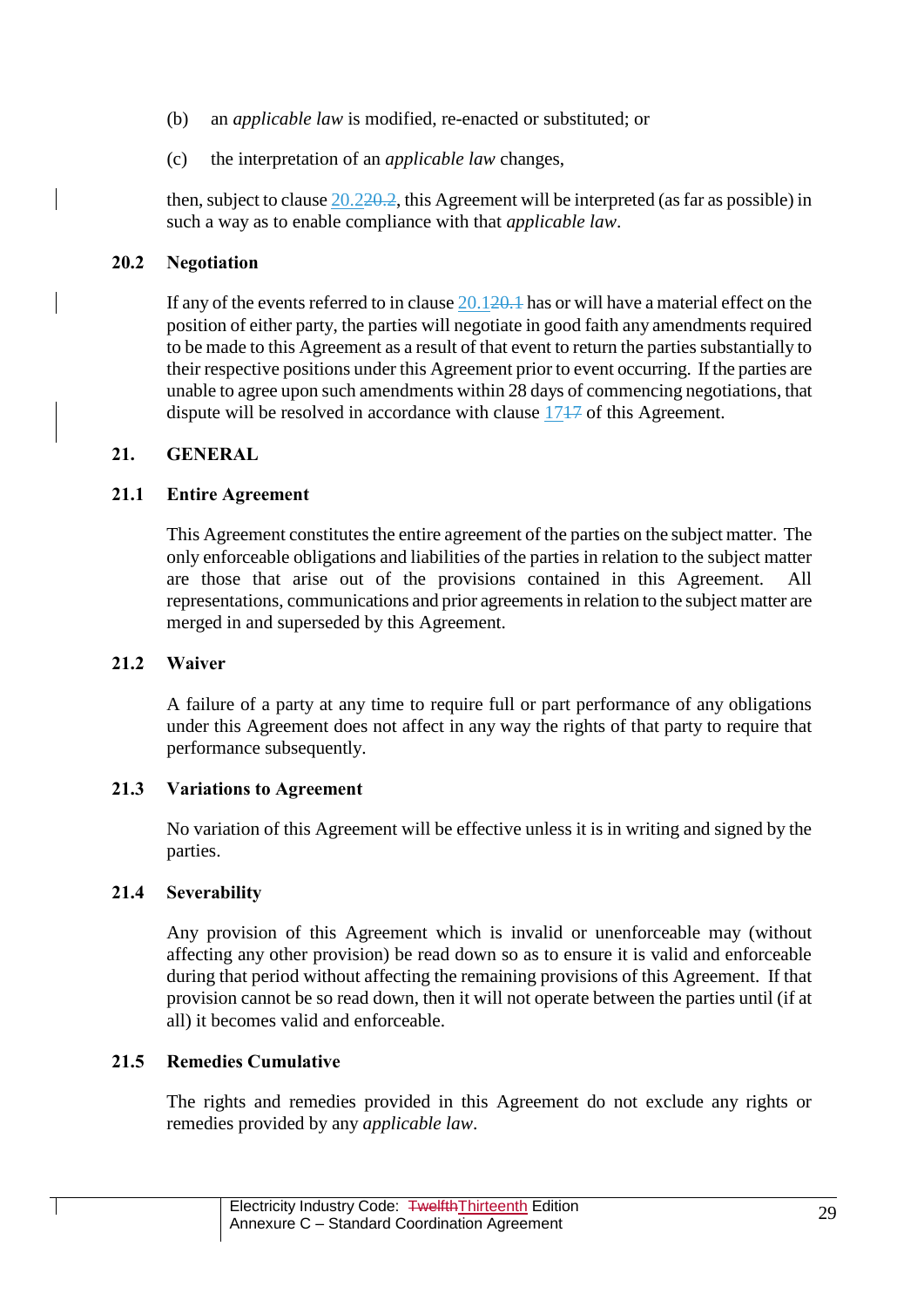# **21.6 Governing Law**

This Agreement is governed by the laws of Queensland and the parties submit to the jurisdiction of the courts of that State.

# **21.7 No Agency or Partnership**

Except as provided for in clause [23.823.8,](#page-32-0) nothing in this Agreement constitutes any agency, partnership or joint venture relationship between the parties.

# <span id="page-29-1"></span>**21.8 Costs**

- (a) Subject to clause  $21.821.8(b)$ , each party will bear its own legal and other costs in relation to the negotiation and documentation of this Agreement.
- (b) Each party will bear half of any stamp duty payable in respect of this Agreement.

# <span id="page-29-2"></span>**22. CONFIDENTIALITY**

# <span id="page-29-0"></span>**22.1 General Obligation**

- (a) For the purposes of this Agreement, '*Confidential Information*' means:
	- (i) the terms of this Agreement and the operations and dealings under this Agreement; and
	- (ii) all information exchanged between the parties under this Agreement or during the negotiations preceding the signing of this Agreement,

but excludes information which is in the public domain or which is lawfully obtained from another source.

- (b) Except as otherwise permitted in this Agreement:
	- (i) each party ('**recipient**') must treat as confidential all *Confidential Information* of the other party ('**disclosing party**') in its possession;
	- (ii) a *recipient* may not disclose *Confidential Information* of the *disclosing party* to third parties without the prior written consent of the *disclosing party*; and
	- (iii) a *recipient* must take reasonable precautions to ensure that its representatives maintain the confidentiality of that *Confidential Information*.
- (c) A *recipient* may make such disclosures of *Confidential Information* as are required by law or by the rules of any recognised stock exchange or by an Authority having jurisdiction over the *recipient*.
- (d) Where the *recipient* of *Confidential Information* is a Government Owned Corporation, it may make such disclosures of *Confidential Information* as are required by its Shareholding Ministers or their advisors, provided that the recipient of the *Confidential Information* is advised of its confidential nature and requested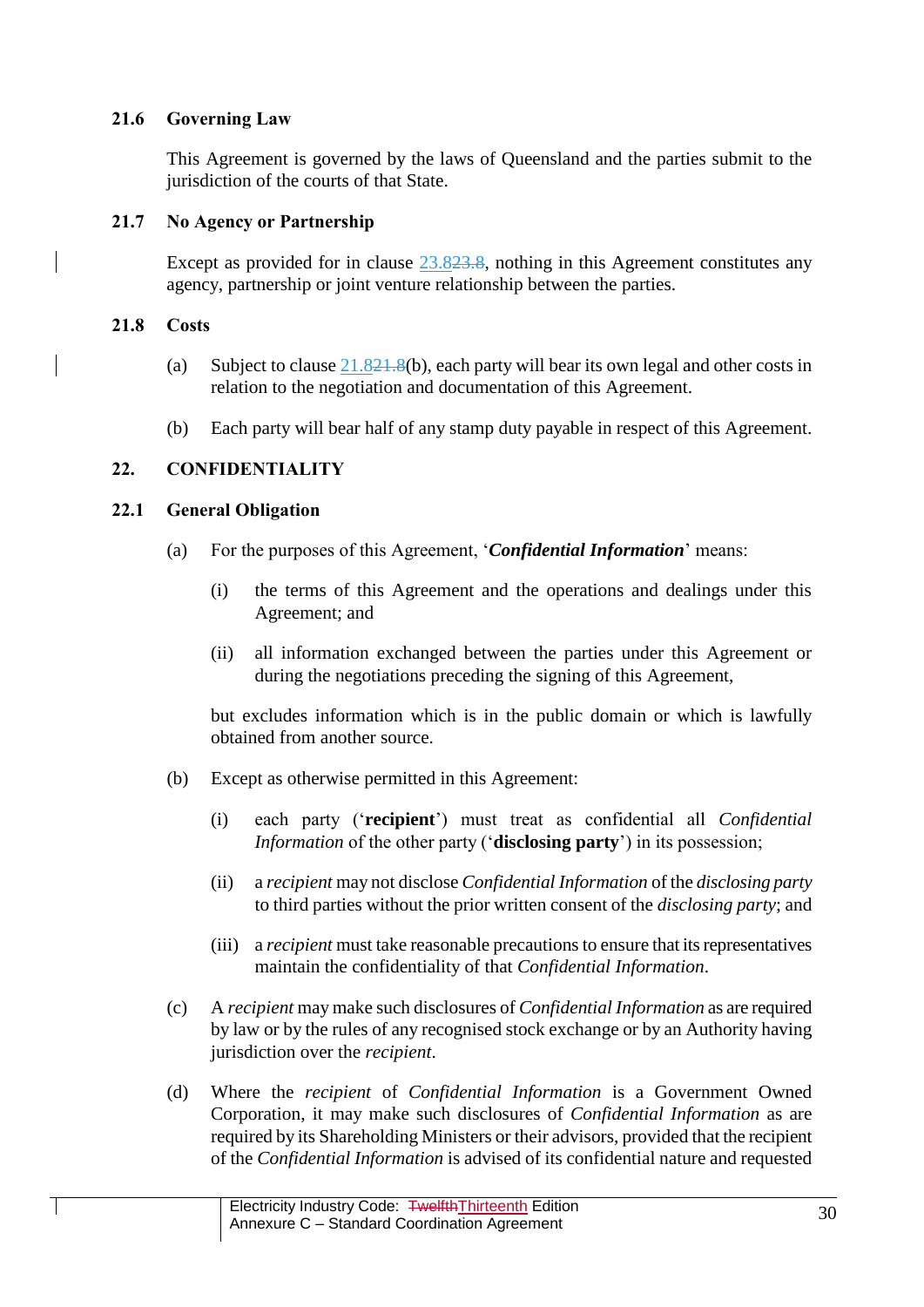also to hold the *Confidential Information* in confidence and that disclosure of that information does not result in a breach of any *applicable law*.

- (e) To the extent practicable, before disclosing *Confidential Information* in reliance on clauses [22.122.1\(](#page-29-0)c) or [22.122.1\(](#page-29-0)d), a *recipient* must give reasonable notice to the *disclosing party* that its *Confidential Information* is going to be disclosed, including in that notice reasonable details of the circumstances of the proposed disclosure.
- (f) A *recipient* may disclose *Confidential Information* to any of the undermentioned persons whose legitimate interests reasonably require disclosure and who have first agreed in writing with the *disclosing party* to be bound by the confidentiality obligations imposed upon the *recipient* under this Agreement:
	- (i) any financier, prospective financier or recognized ratings agency;
	- (ii) any employee or any professional adviser;
	- (iii) any assignee or bona fide prospective assignee;
	- (iv) any third party or their advisors in connection with the proposed *disposal* of the recipient, any of its substantial assets or all or a significant part of its business undertaking.
- (g) If this Agreement permits a *recipient* to disclose *Confidential Information* to another person for a purpose, the *recipient* shall use all reasonable endeavours to limit the disclosure to those matters which reasonably need to be disclosed in order to accomplish that purpose.
- (h) The rights and obligations contained in this clause  $2222$  shall survive termination of this Agreement, and shall continue in full force and effect after such termination for five years.

For the purposes of this Agreement, information is not generally and publicly available merely because it is known to *AEMO*, an Authority, another Network Service Provider, a generator or another retailer.

# <span id="page-30-0"></span>**23. GST**

### **23.1 Definitions**

In this clause:

**'Adjustment Event'** and **'Adjustment Note'** have the meanings given in the *A New Tax System (Goods and Services Tax) Act 1999 (Cwlth)*;

**'GST Charge'** has the meaning given in clause [23.323.3;](#page-31-0)

**'GST Rate'** means the rate at which *GST* is payable in respect of a *Taxable Supply* under the *GST law* from time to time;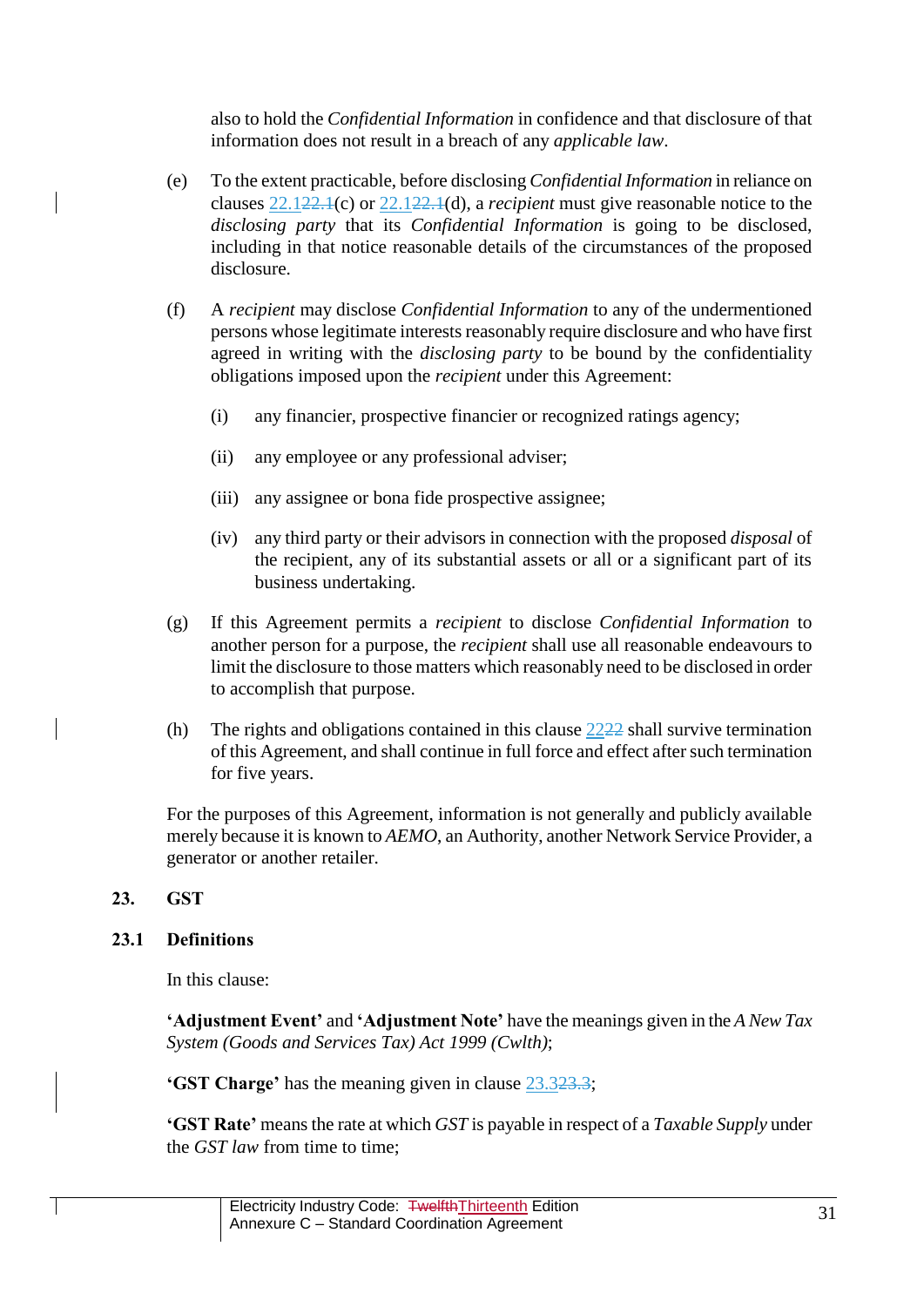**'Input Tax Credit'** has the meaning given in section 195-1 of the *A New Tax System (Goods And Services Tax) Act 1999 (Cwlth)*;

'**Recipient'** means the party who receives a *Taxable Supply* under this Agreement;

**'Supplier'** means the party who supplies a *Taxable Supply* under this Agreement.

# **23.2 Effect of GST on Indemnities and Similar Payments**

If an amount of money is payable by one party ('*payer*') to the other ('*payee*') as an indemnity or reimbursement or otherwise calculated by reference to a loss, cost, expense or other amount paid or incurred by the *payee* (an '*indemnity amount*') then:

- (a) the amount that would otherwise be payable must be reduced by the amount of any *Input Tax Credit* to which the *payee* is entitled in respect of the *indemnity amount*; and
- (b) the *payee* must, if required by the *payer*, provide reasonable substantiation of the amount of *Input Tax Credit* to which the *payee* is entitled, or of the fact that the *payee* is not entitled to *Input Tax Credits*, as the case may be.

# <span id="page-31-0"></span>**23.3 GST Charge for Taxable Supplies**

If and to the extent that any amount payable by one party ('*Recipient*') to the other ('*Supplier*') under this Agreement is consideration for a *Taxable Supply* by the *Supplier* then in addition to the amount that would be payable otherwise than under this sub-clause ('*base amount*') the *Recipient* must, if the *Supplier*issues a valid *Tax Invoice* for the *base amount* and *GST Charge*, pay a *GST Charge* calculated by multiplying the base amount by the *GST Rate*.

# **23.4 Non Monetary Consideration**

If a supply made under this Agreement is a *Taxable Supply* made for non-monetary consideration then:

- (a) the *Supplier* must provide the *Recipient* with a valid *Tax Invoice* which states the nature of the *Taxable Supply* and the nature and *GST* inclusive market value (within the meaning of the *GST law*) of the non-monetary consideration; and
- (b) the *Recipient* must pay the *Supplier* a *GST Charge* equivalent to the *GST* payable by the *Supplier* on the *Taxable Supply*.

# **23.5 Time for Payment of GST Charge**

Subject to the *Recipient* having received a valid *Tax Invoice*, the *Recipient* must pay a *GST Charge* payable under this clause at the same time as the base payment or any part of the base payment is due and payable by the *Recipient*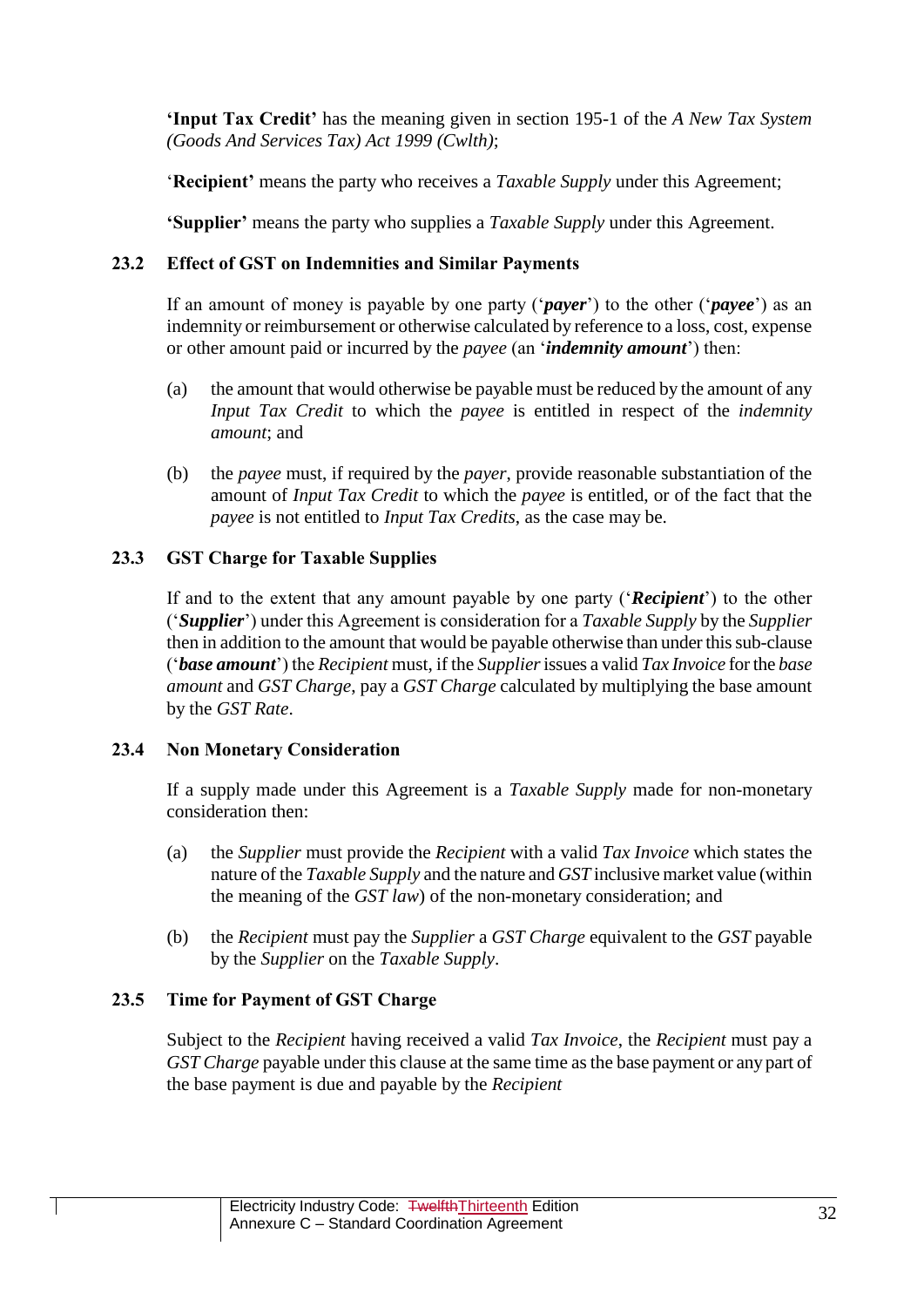# **23.6 Tax Invoices and Adjustment Notes**

In respect of any *Taxable Supply* under this Agreement, the *Supplier* must provide to the *Recipient*:

- (a) a *Tax Invoice* when consideration is claimed or payable; and
- (b) an *Adjustment Note* in respect of any *Adjustment Event*.

# **23.7 Registration**

Each party must be registered for *GST* purposes.

# <span id="page-32-0"></span>**23.8 Agency arrangements for GST purposes**

The Distributor appoints the Retailer as its agent for GST purposes in order to bill and collect any *distributor charges* due from *customers* to the Distributor under the relevant *connection contracts* for those *customer*s.

# <span id="page-32-1"></span>**23.9 Scope of agency**

To the extent that the Retailer, in issuing bills to *customer*s, acts as the Distributor's agent for *GST* purposes:

- (a) the Retailer must take all reasonable steps to ensure that acts done on behalf of the Distributor comply with the Distributor's obligations to *customer*s under the *GST law*, and in particular that any bill issued to a *customer* is issued in the form and manner required by the *GST law* for a *Tax Invoice* or, as applicable, an *Adjustment Note*;
- (b) the Retailer is entitled to assume that any amount stipulated in the Distributor's *statement of charges* in respect of a *customer* is the full amount chargeable by the Distributor (including any amount which the Distributor includes in its charges to cover GST obligations); and
- (c) the Distributor must do all acts and execute all documents which are reasonably necessary to be done in order to permit the Retailer to comply with its obligations under clause  $23.923.9(a)$ , and the Retailer must inform the Distributor of its requirement for such acts and documents.

# **23.10 Arrangement under s 153-B or other provision of the GST Law**

- (a) The parties acknowledge that it is contemplated there may be a change in the *GST law* (a '*153-B amendment*') to the effect that where a party ('*agent*') who issues bills to and collects money from a *customer* on behalf of another party ('*principal*') in respect of *Taxable Supplies* made by the *principal* to the *customer*, subject to the *agent* and *principal* entering into an agreement that complies with specified criteria ('*complying agreement*') the law will deem that:
	- (i) there is a *Taxable Supply* by the *principal* to the *agent*, and the money paid by the *agent* to the *principal* is consideration for the *Taxable Supply*; and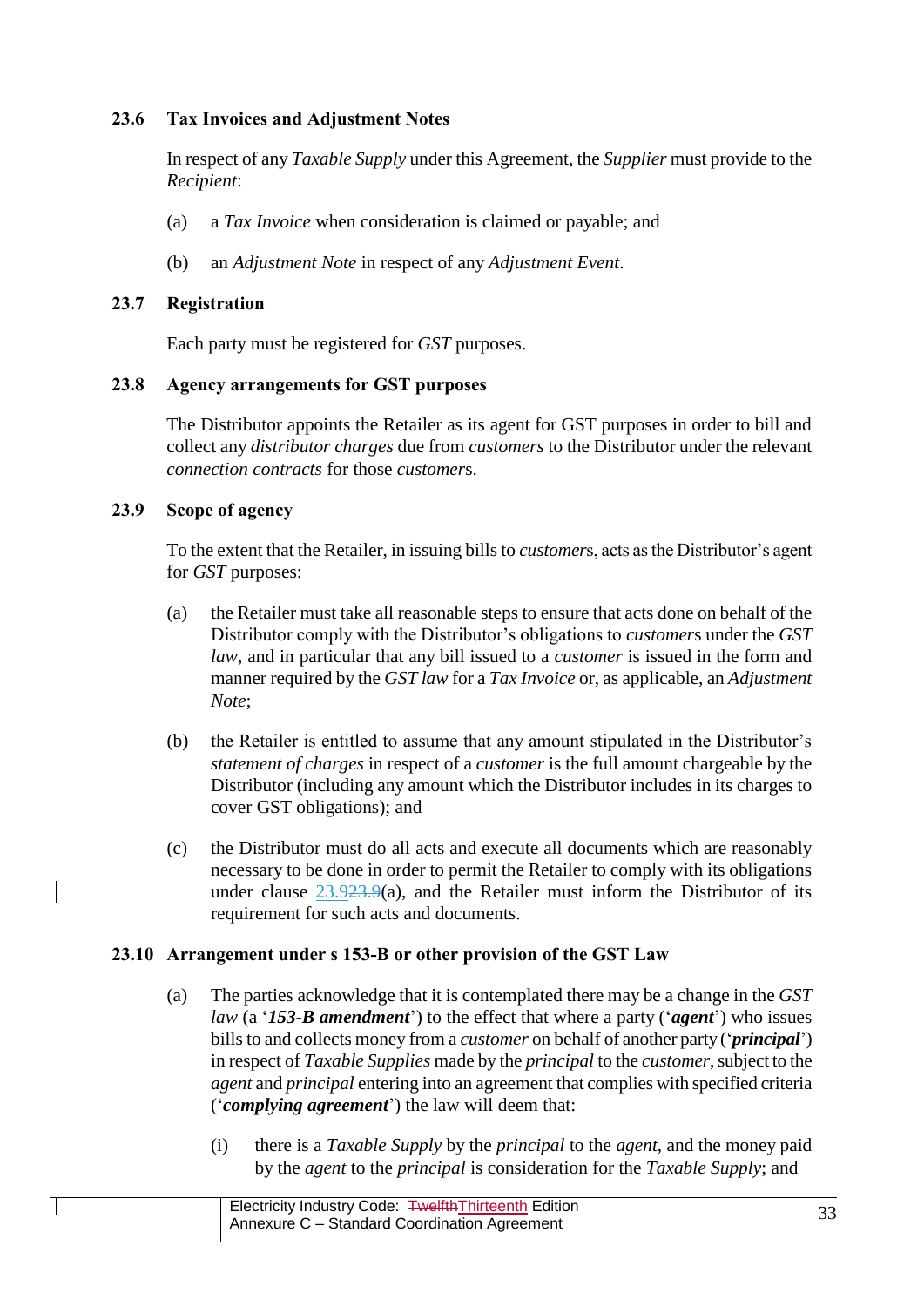- (ii) there is a *Taxable Supply* by the *agent* to the *customer*, and the money paid by the *customer* to the *agent* is consideration for the *Taxable Supply*.
- (b) If there is a *153-B amendment*, the parties must negotiate in good faith to enter into a *complying agreement*, and to amend this Agreement accordingly.

# **24. FORCE MAJEURE**

# **24.1 Suspension of obligations**

If a party is unable wholly or in part to perform on time as required any obligation under this Agreement (other than an obligation to pay money) by reason of the occurrence of a *force majeure event*, that obligation shall be suspended, without liability, so far as the party's ability to perform is affected by the *force majeure event*.

### <span id="page-33-0"></span>**24.2 Mitigation of force majeure event**

A party affected by a *force majeure event* shall use its best endeavours to remove the effect of such *force majeure event* affecting its performance of this Agreement, but nothing in this clause requires it to settle any industrial dispute otherwise than as that party in its absolute discretion sees fit.

### **24.3 Notice**

Subject to clause [24.224.2,](#page-33-0) if a party reasonably considers that a circumstance has arisen which constitutes or is likely to constitute or result in a *force majeure event*, it shall as soon as reasonably practicable thereafter give to the other party notice containing full particulars of the *force majeure event* including its nature and likely duration, the obligations affected by it and the nature and extent of its effect on those obligations and the steps taken to remove, overcome or minimise its effects.

### **25. INFORMATION EXCHANGE**

To the extent permitted by law, and subject to any legislative, contractual or other obligations of confidentiality each party must use its reasonable endeavours to provide the other party at no cost and in a timely manner any information or documentation which the other party reasonably requires to carry out its obligations under this Agreement or under *applicable law*.